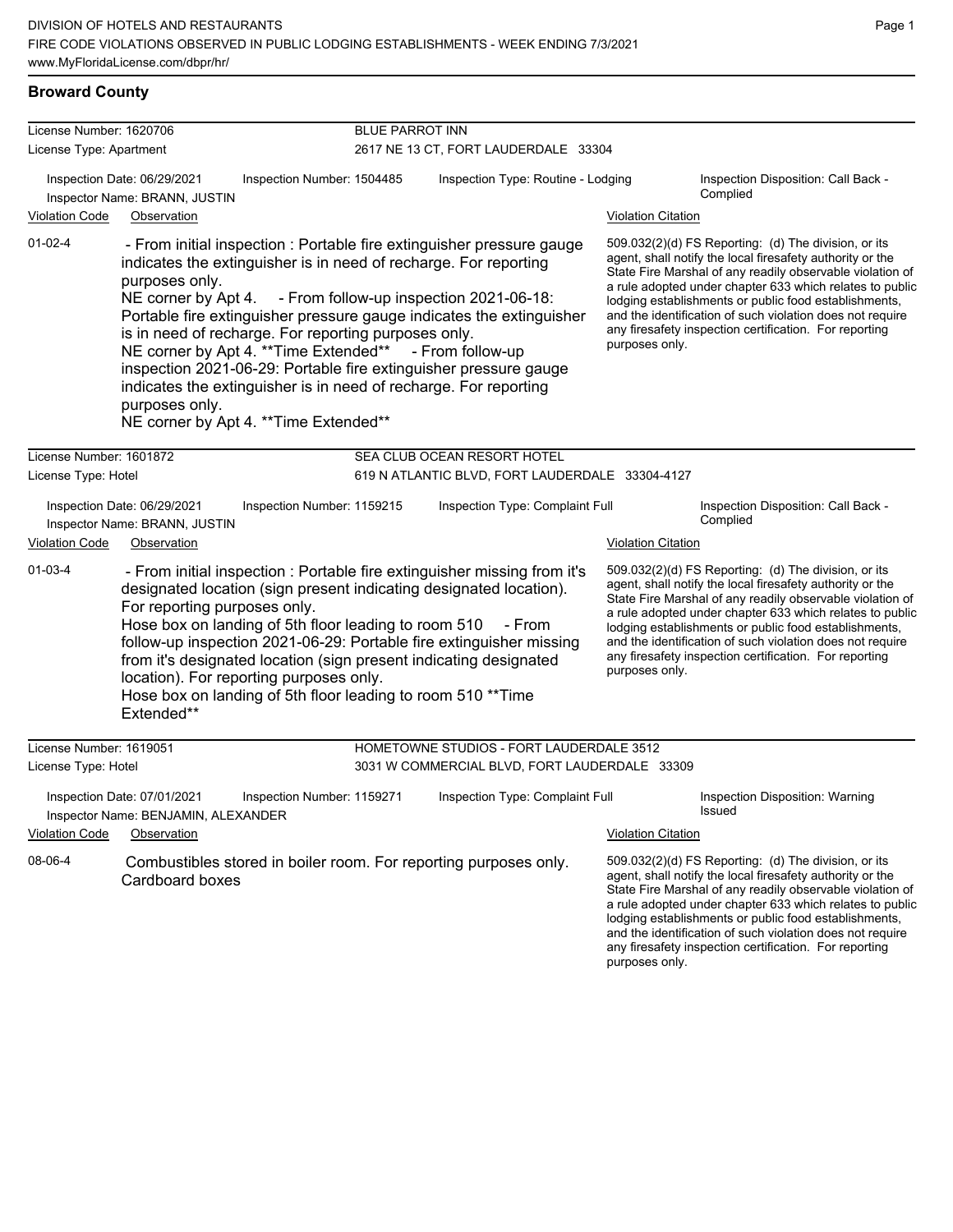### **Broward County**

| License Number: 1620846                                                                    |                          |  |                                                                  | DOUBLETREE BY HILTON SUNRISE - SAWGRASS MILLS                          |                                                                                                                                                                                                                                                                                                                                                                                                                                                                                  |  |  |
|--------------------------------------------------------------------------------------------|--------------------------|--|------------------------------------------------------------------|------------------------------------------------------------------------|----------------------------------------------------------------------------------------------------------------------------------------------------------------------------------------------------------------------------------------------------------------------------------------------------------------------------------------------------------------------------------------------------------------------------------------------------------------------------------|--|--|
| License Type: Hotel                                                                        |                          |  | 13400 W SUNRISE BLVD, SUNRISE 33323                              |                                                                        |                                                                                                                                                                                                                                                                                                                                                                                                                                                                                  |  |  |
| Inspection Number: 1161528<br>Inspection Date: 07/02/2021<br>Inspector Name: BRADY, OSSIAN |                          |  | Inspection Type: Complaint Full                                  |                                                                        | Inspection Disposition: Warning<br>Issued                                                                                                                                                                                                                                                                                                                                                                                                                                        |  |  |
| <b>Violation Code</b>                                                                      | Observation              |  |                                                                  |                                                                        | <b>Violation Citation</b>                                                                                                                                                                                                                                                                                                                                                                                                                                                        |  |  |
| 08-01-4                                                                                    | reporting purposes only. |  |                                                                  | Boiler certificate or insurance inspector's boiler report expired. For | 61C-1.004(10) FAC and 509.032(2)(d) FS Reporting:<br>61C-1.004(10) The insurance inspector's boiler report is<br>required annually for power boilers and high                                                                                                                                                                                                                                                                                                                    |  |  |
| 02/19/21.                                                                                  |                          |  | Observed certificates 098676 expired 02/19/21 and 098655 expired |                                                                        | pressure/high temperature boilers and biannually for low<br>pressure steam or vapor heating boilers. 509.032(2)(d)<br>The division, or its agent, shall notify the local firesafety<br>authority or the State Fire Marshal of any readily<br>observable violation of a rule adopted under chapter 633<br>which relates to public lodging establishments or public<br>food establishments, and the identification of such<br>violation does not require any firesafety inspection |  |  |

certification. For reporting purposes only.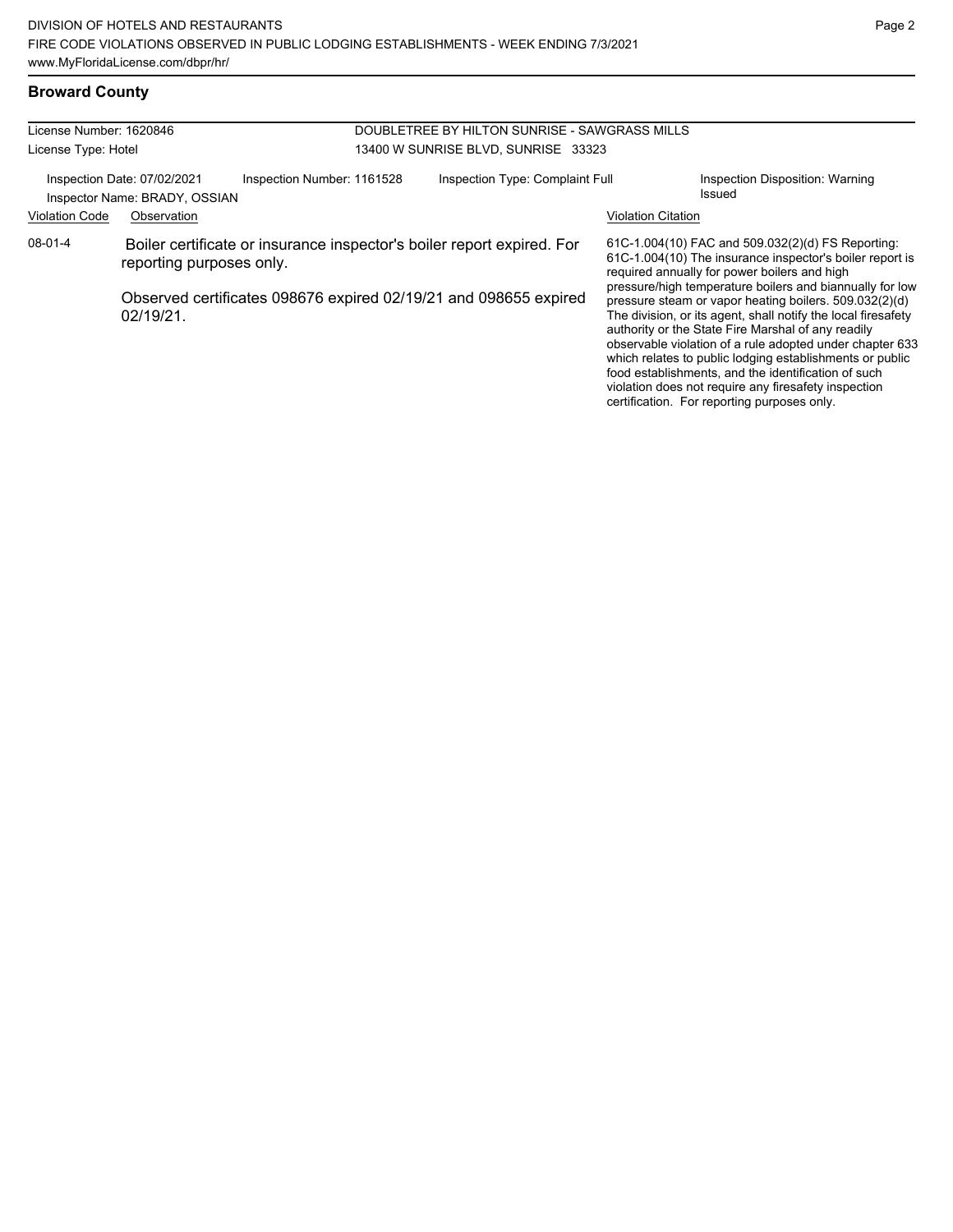# **Charlotte County**

| License Number: 1800152<br>License Type: Apartment                                                     |                                                                                                                                                                                      |                            | <b>SUNNYBROOK EFFICIENCES</b><br>27100 SUNNYBROOK RD, HARBOUR HEIGHTS 33983 |                |                                                                                                                                                                                                                                                                                                                                                                                                                            |  |
|--------------------------------------------------------------------------------------------------------|--------------------------------------------------------------------------------------------------------------------------------------------------------------------------------------|----------------------------|-----------------------------------------------------------------------------|----------------|----------------------------------------------------------------------------------------------------------------------------------------------------------------------------------------------------------------------------------------------------------------------------------------------------------------------------------------------------------------------------------------------------------------------------|--|
| Inspection Date: 07/03/2021<br>Inspector Name: SAYED, MOHAMMED<br><b>Violation Code</b><br>Observation |                                                                                                                                                                                      | Inspection Number: 1528119 | Inspection Type: Routine - Lodging<br><b>Violation Citation</b>             |                | Inspection Disposition: Warning<br>Issued                                                                                                                                                                                                                                                                                                                                                                                  |  |
| $01 - 02 - 4$                                                                                          | Portable fire extinguisher pressure gauge indicates the extinguisher<br>is in need of recharge. For reporting purposes only. Observed<br>between units 4 and 5. **Repeat Violation** |                            |                                                                             | purposes only. | 509.032(2)(d) FS Reporting: (d) The division, or its<br>agent, shall notify the local firesafety authority or the<br>State Fire Marshal of any readily observable violation of<br>a rule adopted under chapter 633 which relates to public<br>lodging establishments or public food establishments,<br>and the identification of such violation does not require<br>any firesafety inspection certification. For reporting |  |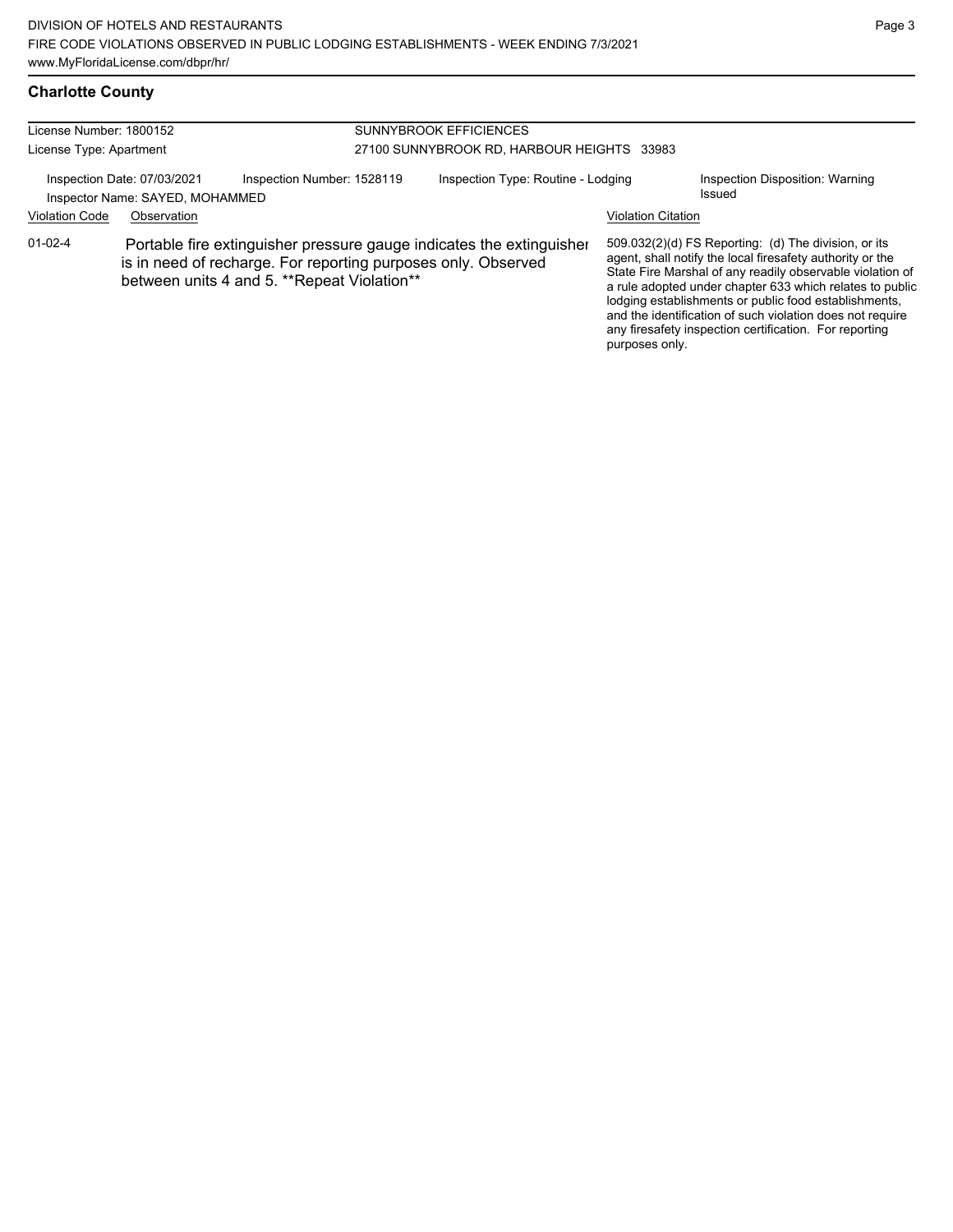| License Number: 2324625 |                                                                                 | J X & SON'S LLC                                                                                                                                                                                                                                                                                                                                                                                   |                                                  |                           |                                                                                                                                                                                                                                                                                                                                                                                                                            |
|-------------------------|---------------------------------------------------------------------------------|---------------------------------------------------------------------------------------------------------------------------------------------------------------------------------------------------------------------------------------------------------------------------------------------------------------------------------------------------------------------------------------------------|--------------------------------------------------|---------------------------|----------------------------------------------------------------------------------------------------------------------------------------------------------------------------------------------------------------------------------------------------------------------------------------------------------------------------------------------------------------------------------------------------------------------------|
| License Type: Apartment |                                                                                 |                                                                                                                                                                                                                                                                                                                                                                                                   | 1127 NE 1 AVE, HOMESTEAD 33030                   |                           |                                                                                                                                                                                                                                                                                                                                                                                                                            |
|                         | Inspection Date: 06/29/2021<br>Inspector Name: AZPURUA, JULIO                   | Inspection Number: 1490848                                                                                                                                                                                                                                                                                                                                                                        | Inspection Type: Routine - Lodging               |                           | Inspection Disposition: Call Back -<br>Admin. complaint recommended                                                                                                                                                                                                                                                                                                                                                        |
| <b>Violation Code</b>   | Observation                                                                     |                                                                                                                                                                                                                                                                                                                                                                                                   |                                                  | <b>Violation Citation</b> |                                                                                                                                                                                                                                                                                                                                                                                                                            |
| $04 - 01 - 4$           |                                                                                 | - From initial inspection : Trouble/alarm light illuminated on the fire<br>alarm control panel. For reporting purposes only.<br>Observed trouble light at panel next to unit #5 - From follow-up<br>inspection 2021-06-29: Trouble/alarm light illuminated on the fire<br>alarm control panel. For reporting purposes only.<br>Observed trouble light at panel next to unit #5 ** Time Extended** |                                                  | purposes only.            | 509.032(2)(d) FS Reporting: The division, or its agent,<br>shall notify the local firesafety authority or the State Fire<br>Marshal of any readily observable violation of a rule<br>adopted under chapter 633 which relates to public<br>lodging establishments or public food establishments,<br>and the identification of such violation does not require<br>any firesafety inspection certification. For reporting     |
| License Number: 2309901 |                                                                                 |                                                                                                                                                                                                                                                                                                                                                                                                   | <b>GOLD WAYNE APARTMENTS</b>                     |                           |                                                                                                                                                                                                                                                                                                                                                                                                                            |
| License Type: Apartment |                                                                                 |                                                                                                                                                                                                                                                                                                                                                                                                   | 344 NW 2 AVE, HOMESTEAD 330305865                |                           |                                                                                                                                                                                                                                                                                                                                                                                                                            |
| <b>Violation Code</b>   | Inspection Date: 07/01/2021<br>Inspector Name: LEIDECKER, EDILMA<br>Observation | Inspection Number: 1525216                                                                                                                                                                                                                                                                                                                                                                        | Inspection Type: Routine - Lodging               | <b>Violation Citation</b> | Inspection Disposition: Warning<br><b>Issued</b>                                                                                                                                                                                                                                                                                                                                                                           |
| $01 - 06 - 4$           | **Warning**                                                                     | Portable fire extinguisher locked in a box with no means of access<br>to the fire extinguisher. For reporting purposes only. Observed a<br>portable fire extinguisher locked in box next to unit 2 (building 344)                                                                                                                                                                                 |                                                  | purposes only.            | 509.032(2)(d) FS Reporting: (d) The division, or its<br>agent, shall notify the local firesafety authority or the<br>State Fire Marshal of any readily observable violation of<br>a rule adopted under chapter 633 which relates to public<br>lodging establishments or public food establishments,<br>and the identification of such violation does not require<br>any firesafety inspection certification. For reporting |
| License Number: 2329463 |                                                                                 | EL CORTIJO LLC                                                                                                                                                                                                                                                                                                                                                                                    |                                                  |                           |                                                                                                                                                                                                                                                                                                                                                                                                                            |
| License Type: Apartment |                                                                                 |                                                                                                                                                                                                                                                                                                                                                                                                   | 935 NW 37 AVE, MIAMI 33125                       |                           |                                                                                                                                                                                                                                                                                                                                                                                                                            |
|                         | Inspection Date: 07/02/2021<br>Inspector Name: UNZAGA, MILADYS                  | Inspection Number: 1521086                                                                                                                                                                                                                                                                                                                                                                        | Inspection Type: Routine - Lodging               |                           | Inspection Disposition: Inspection<br>Completed - No Further Action                                                                                                                                                                                                                                                                                                                                                        |
| Violation Code          | Observation                                                                     |                                                                                                                                                                                                                                                                                                                                                                                                   |                                                  | <b>Violation Citation</b> |                                                                                                                                                                                                                                                                                                                                                                                                                            |
| $01 - 06 - 4$           | and 12.                                                                         | Portable fire extinguisher locked in a box with no means of access<br>to the fire extinguisher. For reporting purposes only. Observed no<br>breaking device on extinguisher located between Apartments 11                                                                                                                                                                                         |                                                  | purposes only.            | 509.032(2)(d) FS Reporting: (d) The division, or its<br>agent, shall notify the local firesafety authority or the<br>State Fire Marshal of any readily observable violation of<br>a rule adopted under chapter 633 which relates to public<br>lodging establishments or public food establishments,<br>and the identification of such violation does not require<br>any firesafety inspection certification. For reporting |
| License Number: 2330639 |                                                                                 | 550 LEJEUNE                                                                                                                                                                                                                                                                                                                                                                                       |                                                  |                           |                                                                                                                                                                                                                                                                                                                                                                                                                            |
| License Type: Apartment |                                                                                 |                                                                                                                                                                                                                                                                                                                                                                                                   | 4227 NW 5 ST, MIAMI 33126                        |                           |                                                                                                                                                                                                                                                                                                                                                                                                                            |
|                         | Inspection Date: 06/30/2021<br>Inspector Name: MARTINEZ, YANET                  | Inspection Number: 1512862                                                                                                                                                                                                                                                                                                                                                                        | Inspection Type: Lodging-Licensing<br>Inspection |                           | Inspection Disposition: Inspection<br>Completed - No Further Action                                                                                                                                                                                                                                                                                                                                                        |
| <b>Violation Code</b>   | Observation                                                                     |                                                                                                                                                                                                                                                                                                                                                                                                   |                                                  | <b>Violation Citation</b> |                                                                                                                                                                                                                                                                                                                                                                                                                            |
| $01 - 01 - 4$           | unit 2.                                                                         | Portable fire extinguisher pressure gauge indicates the extinguisher<br>is overcharged. For reporting purposes only. Located on 1 floor by                                                                                                                                                                                                                                                        |                                                  | purposes only.            | 509.032(2)(d) FS Reporting: (d) The division, or its<br>agent, shall notify the local firesafety authority or the<br>State Fire Marshal of any readily observable violation of<br>a rule adopted under chapter 633 which relates to public<br>lodging establishments or public food establishments,<br>and the identification of such violation does not require<br>any firesafety inspection certification. For reporting |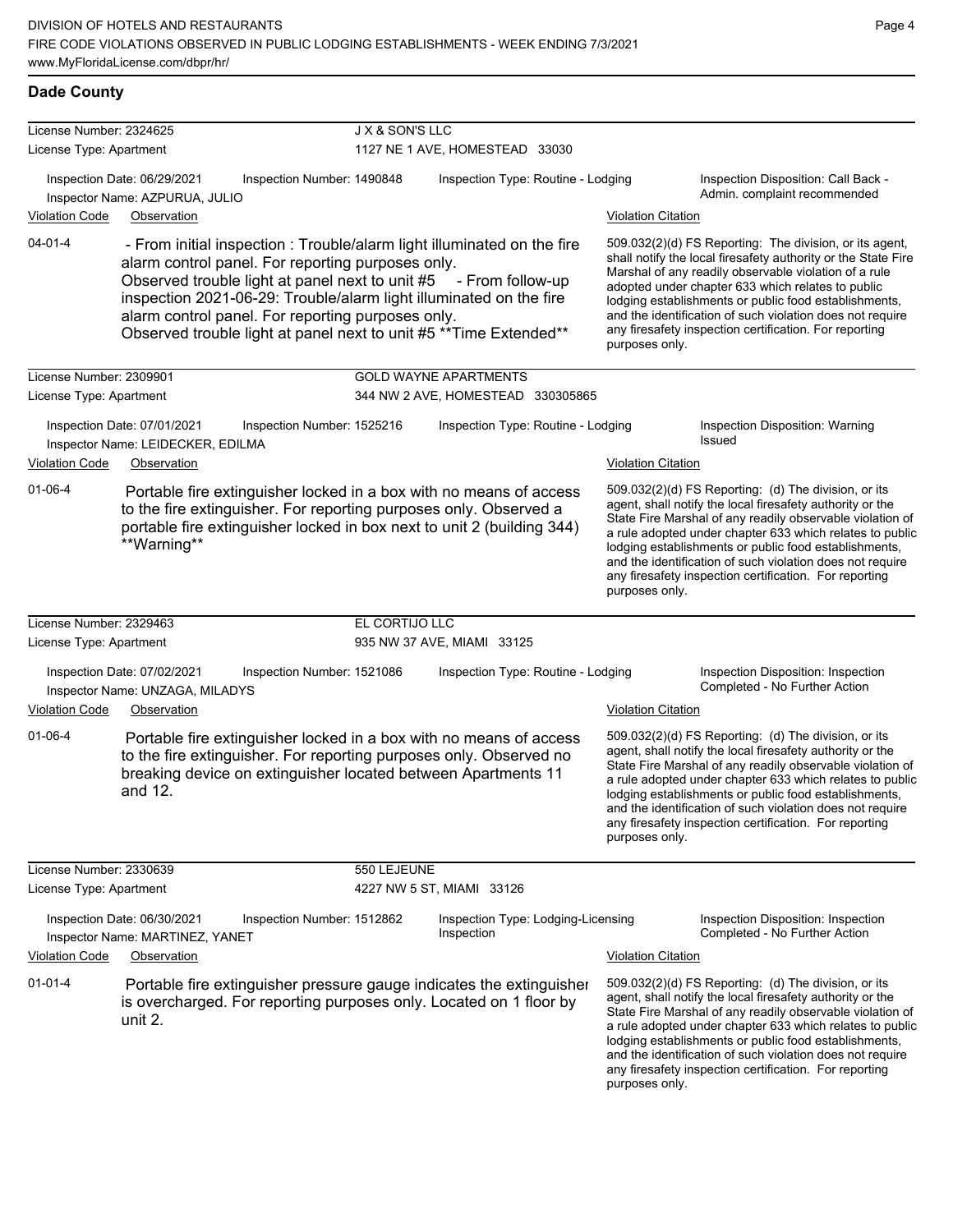| License Number: 2328422 |                                                                                                                                                                   |                            | VILLAS OF HAVANA LLC       |                                                                                                                                                          |                           |                                                                                                                                                                                                                                                                                                                                                                                                                            |  |  |
|-------------------------|-------------------------------------------------------------------------------------------------------------------------------------------------------------------|----------------------------|----------------------------|----------------------------------------------------------------------------------------------------------------------------------------------------------|---------------------------|----------------------------------------------------------------------------------------------------------------------------------------------------------------------------------------------------------------------------------------------------------------------------------------------------------------------------------------------------------------------------------------------------------------------------|--|--|
| License Type: Apartment |                                                                                                                                                                   |                            | 717 SW 11 AVE, MIAMI 33130 |                                                                                                                                                          |                           |                                                                                                                                                                                                                                                                                                                                                                                                                            |  |  |
| <b>Violation Code</b>   | Inspection Date: 06/30/2021<br>Inspector Name: AZPURUA, JULIO<br>Observation                                                                                      | Inspection Number: 1501171 |                            | Inspection Type: Routine - Lodging                                                                                                                       | <b>Violation Citation</b> | Inspection Disposition: Call Back -<br>Admin. complaint recommended                                                                                                                                                                                                                                                                                                                                                        |  |  |
| $04 - 01 - 4$           | alarm control panel. For reporting purposes only.<br>the fire alarm control panel. For reporting purposes only.<br>Ground fault 0220 Observed. ** Time Extended** |                            |                            | - From initial inspection : Trouble/alarm light illuminated on the fire<br>- From<br>follow-up inspection 2021-06-30: Trouble/alarm light illuminated on | purposes only.            | 509.032(2)(d) FS Reporting: The division, or its agent,<br>shall notify the local firesafety authority or the State Fire<br>Marshal of any readily observable violation of a rule<br>adopted under chapter 633 which relates to public<br>lodging establishments or public food establishments,<br>and the identification of such violation does not require<br>any firesafety inspection certification. For reporting     |  |  |
| License Number: 2308026 |                                                                                                                                                                   |                            | <b>GONZALEZ APTS</b>       |                                                                                                                                                          |                           |                                                                                                                                                                                                                                                                                                                                                                                                                            |  |  |
| License Type: Apartment |                                                                                                                                                                   |                            |                            | 1380 SW 6 ST, MIAMI 331353930                                                                                                                            |                           |                                                                                                                                                                                                                                                                                                                                                                                                                            |  |  |
| <b>Violation Code</b>   | Inspection Date: 07/02/2021<br>Inspector Name: GARCIA, B OSCAR<br>Observation                                                                                     | Inspection Number: 1520412 |                            | Inspection Type: Routine - Lodging                                                                                                                       | <b>Violation Citation</b> | Inspection Disposition: Inspection<br>Completed - No Further Action                                                                                                                                                                                                                                                                                                                                                        |  |  |
| $01 - 06 - 4$           | to the fire extinguisher. For reporting purposes only.                                                                                                            |                            |                            | Portable fire extinguisher locked in a box with no means of access                                                                                       | purposes only.            | 509.032(2)(d) FS Reporting: (d) The division, or its<br>agent, shall notify the local firesafety authority or the<br>State Fire Marshal of any readily observable violation of<br>a rule adopted under chapter 633 which relates to public<br>lodging establishments or public food establishments,<br>and the identification of such violation does not require<br>any firesafety inspection certification. For reporting |  |  |
| License Number: 2329337 |                                                                                                                                                                   |                            | THE ABBEY HOTEL            |                                                                                                                                                          |                           |                                                                                                                                                                                                                                                                                                                                                                                                                            |  |  |
| License Type: Hotel     |                                                                                                                                                                   |                            |                            | 300 21 ST, MIAMI BEACH 33139                                                                                                                             |                           |                                                                                                                                                                                                                                                                                                                                                                                                                            |  |  |
|                         | Inspection Date: 06/30/2021<br>Inspector Name: HODGE, KRISTEN                                                                                                     | Inspection Number: 1159244 |                            | Inspection Type: Lodging-Licensing<br>Inspection                                                                                                         |                           | Inspection Disposition: Warning<br>Issued                                                                                                                                                                                                                                                                                                                                                                                  |  |  |
| <b>Violation Code</b>   | Observation                                                                                                                                                       |                            |                            |                                                                                                                                                          | <b>Violation Citation</b> |                                                                                                                                                                                                                                                                                                                                                                                                                            |  |  |
| $04 - 01 - 4$           | reporting purposes only.                                                                                                                                          |                            |                            | Trouble/alarm light illuminated on the fire alarm control panel. For                                                                                     | purposes only.            | 509.032(2)(d) FS Reporting: The division, or its agent,<br>shall notify the local firesafety authority or the State Fire<br>Marshal of any readily observable violation of a rule<br>adopted under chapter 633 which relates to public<br>lodging establishments or public food establishments,<br>and the identification of such violation does not require<br>any firesafety inspection certification. For reporting     |  |  |
| License Number: 2329377 |                                                                                                                                                                   |                            | 7320 BYRON                 |                                                                                                                                                          |                           |                                                                                                                                                                                                                                                                                                                                                                                                                            |  |  |
| License Type: Hotel     |                                                                                                                                                                   |                            |                            | 7320 BYRON AVE, MIAMI BEACH 33141                                                                                                                        |                           |                                                                                                                                                                                                                                                                                                                                                                                                                            |  |  |
|                         | Inspection Date: 06/28/2021<br>Inspector Name: PRIETO, VICENTE                                                                                                    | Inspection Number: 1158604 |                            | Inspection Type: Lodging-Licensing<br>Inspection                                                                                                         |                           | Inspection Disposition: Warning<br>Issued                                                                                                                                                                                                                                                                                                                                                                                  |  |  |
| <b>Violation Code</b>   | Observation                                                                                                                                                       |                            |                            |                                                                                                                                                          | <b>Violation Citation</b> |                                                                                                                                                                                                                                                                                                                                                                                                                            |  |  |
| $04 - 01 - 4$           | reporting purposes only.                                                                                                                                          |                            |                            | Trouble/alarm light illuminated on the fire alarm control panel. For                                                                                     | purposes only.            | 509.032(2)(d) FS Reporting: The division, or its agent,<br>shall notify the local firesafety authority or the State Fire<br>Marshal of any readily observable violation of a rule<br>adopted under chapter 633 which relates to public<br>lodging establishments or public food establishments,<br>and the identification of such violation does not require<br>any firesafety inspection certification. For reporting     |  |  |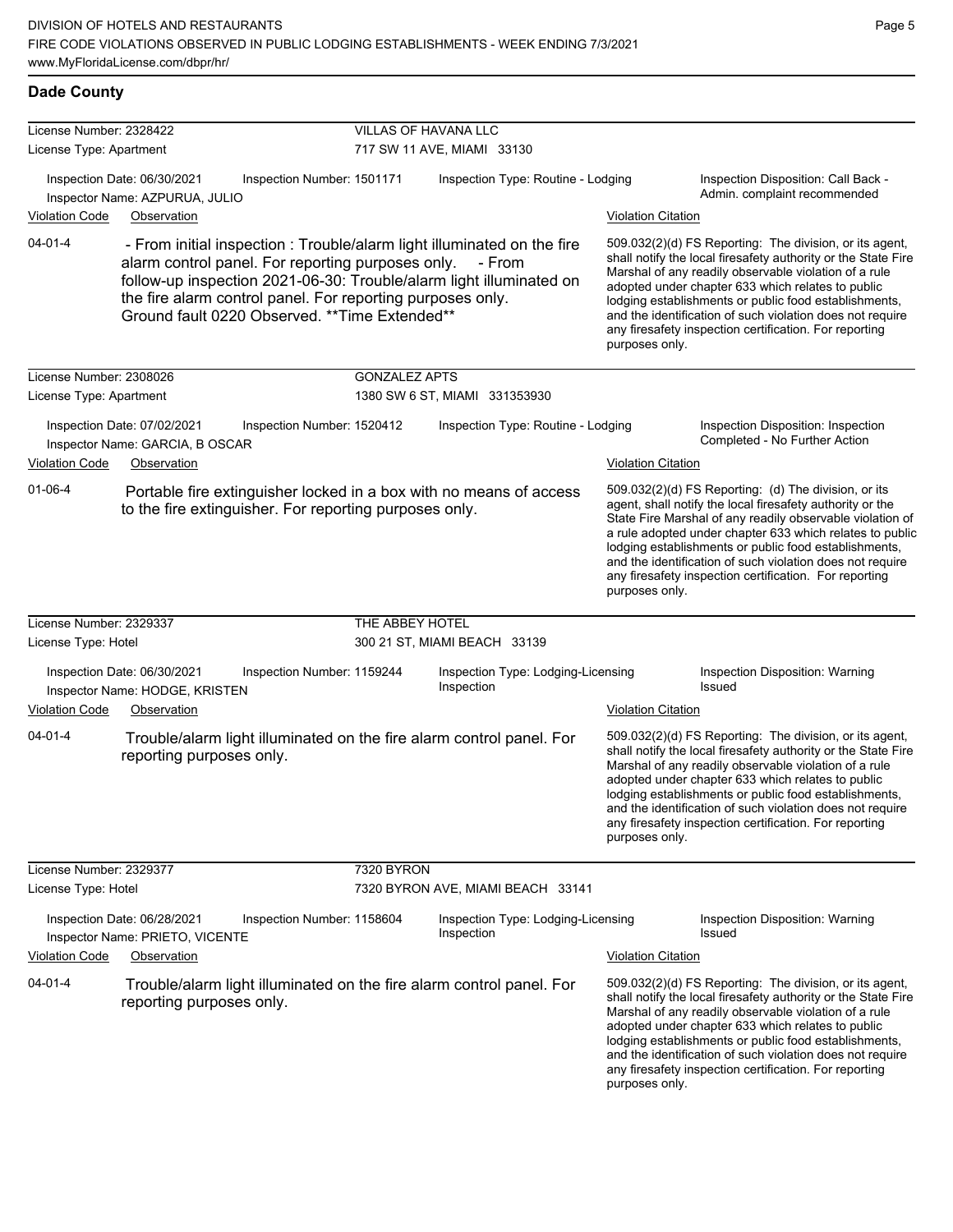**Dade County**

lodging establishments or public food establishments, and the identification of such violation does not require any firesafety inspection certification. For reporting

| License Number: 2328881                                                                     |                                                                                                                                                                                             | THE DEED LLC |                                                  |                           |                                                                                                                                                                                                                                                                                                                                                                                                                            |  |  |
|---------------------------------------------------------------------------------------------|---------------------------------------------------------------------------------------------------------------------------------------------------------------------------------------------|--------------|--------------------------------------------------|---------------------------|----------------------------------------------------------------------------------------------------------------------------------------------------------------------------------------------------------------------------------------------------------------------------------------------------------------------------------------------------------------------------------------------------------------------------|--|--|
|                                                                                             | License Type: Bed and Breakfast                                                                                                                                                             |              | 11298 SW 155 LN, MIAMI 33157                     |                           |                                                                                                                                                                                                                                                                                                                                                                                                                            |  |  |
| Inspection Date: 06/30/2021<br>Inspection Number: 1094294<br>Inspector Name: AZPURUA, JULIO |                                                                                                                                                                                             |              | Inspection Type: Lodging-Licensing<br>Inspection |                           | Inspection Disposition: Inspection<br>Completed - No Further Action                                                                                                                                                                                                                                                                                                                                                        |  |  |
| Violation Code                                                                              | Observation                                                                                                                                                                                 |              |                                                  | <b>Violation Citation</b> |                                                                                                                                                                                                                                                                                                                                                                                                                            |  |  |
| $01 - 04 - 4$                                                                               | No portable fire extinguisher present on the premises. For reporting<br>purposes only.                                                                                                      |              |                                                  | purposes only.            | 509.032(2)(d) FS Reporting: (d) The division, or its<br>agent, shall notify the local firesafety authority or the<br>State Fire Marshal of any readily observable violation of<br>a rule adopted under chapter 633 which relates to public<br>lodging establishments or public food establishments,<br>and the identification of such violation does not require<br>any firesafety inspection certification. For reporting |  |  |
| License Number: 2329442                                                                     |                                                                                                                                                                                             |              | WYNDHAM GARDEN MIAMI INTERNATIONAL AIRPORT       |                           |                                                                                                                                                                                                                                                                                                                                                                                                                            |  |  |
| License Type: Hotel                                                                         |                                                                                                                                                                                             |              | 4909 NW 36 ST, MIAMI SPRINGS 33166               |                           |                                                                                                                                                                                                                                                                                                                                                                                                                            |  |  |
|                                                                                             | Inspection Date: 07/02/2021<br>Inspection Number: 1160354<br>Inspector Name: GONZALEZ, ERIK                                                                                                 |              | Inspection Type: Routine - Lodging               |                           | Inspection Disposition: Inspection<br>Completed - No Further Action                                                                                                                                                                                                                                                                                                                                                        |  |  |
| <b>Violation Code</b>                                                                       | Observation                                                                                                                                                                                 |              |                                                  | <b>Violation Citation</b> |                                                                                                                                                                                                                                                                                                                                                                                                                            |  |  |
| $01 - 01 - 4$                                                                               | Portable fire extinguisher pressure gauge indicates the extinguisher<br>is overcharged. For reporting purposes only. Observed Extinguisher<br>overcharge located between rooms 411 and 412. |              |                                                  | purposes only.            | 509.032(2)(d) FS Reporting: (d) The division, or its<br>agent, shall notify the local firesafety authority or the<br>State Fire Marshal of any readily observable violation of<br>a rule adopted under chapter 633 which relates to public<br>lodging establishments or public food establishments,<br>and the identification of such violation does not require<br>any firesafety inspection certification. For reporting |  |  |
| $04 - 01 - 4$                                                                               | Trouble/alarm light illuminated on the fire alarm control panel. For<br>reporting purposes only.                                                                                            |              |                                                  |                           | 509.032(2)(d) FS Reporting: The division, or its agent,<br>shall notify the local firesafety authority or the State Fire<br>Marshal of any readily observable violation of a rule<br>adopted under chapter 633 which relates to public                                                                                                                                                                                     |  |  |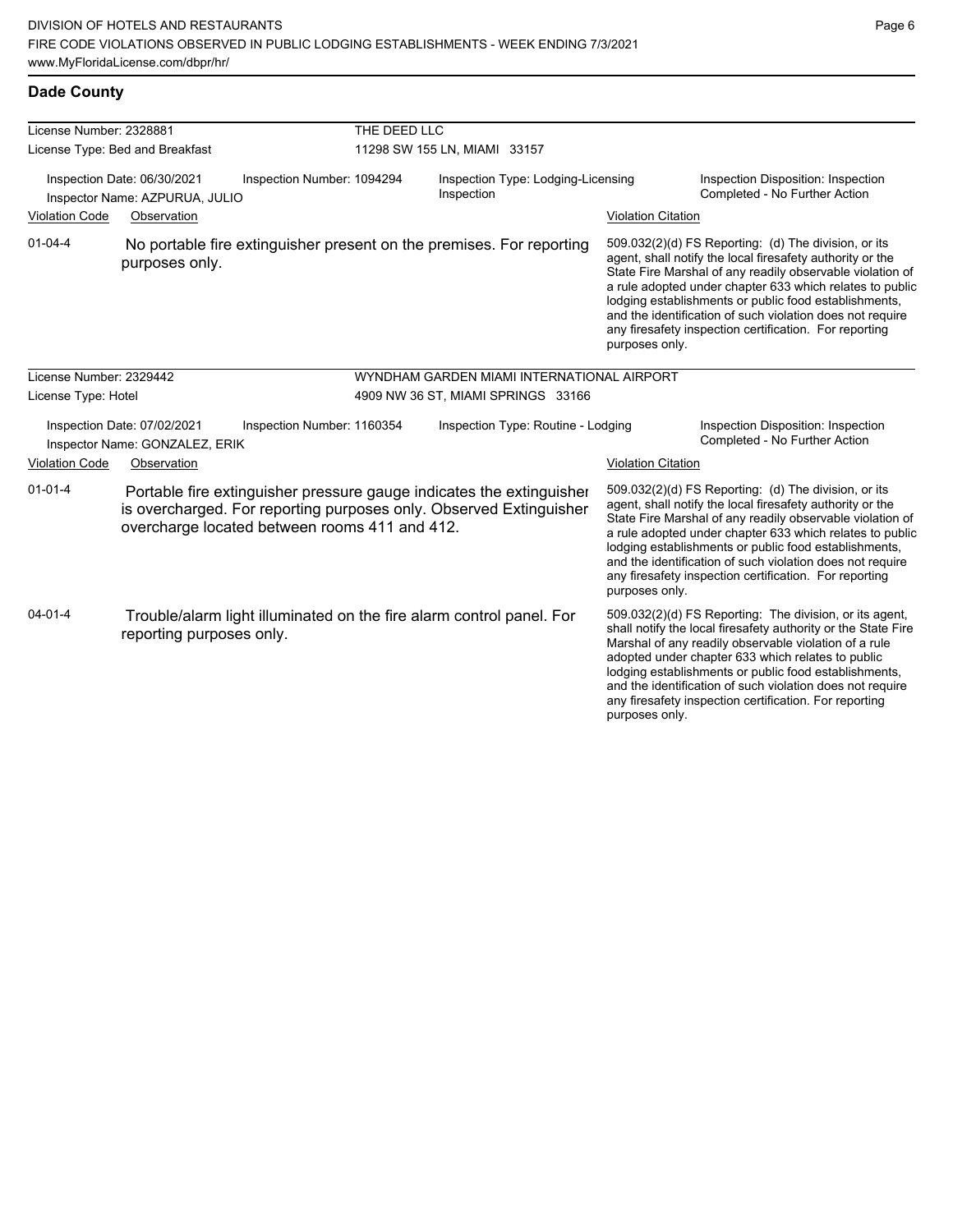### **Escambia County**

| License Number: 2700357                                                                    |                                                                |                                                                                                                                                                                                                                                                                                         | PARK PLACE APARTMENTS |                                                                     |                           |                                                                                                                                                                                                                                                                                                                                                                                                                                                                                                                                                                             |  |
|--------------------------------------------------------------------------------------------|----------------------------------------------------------------|---------------------------------------------------------------------------------------------------------------------------------------------------------------------------------------------------------------------------------------------------------------------------------------------------------|-----------------------|---------------------------------------------------------------------|---------------------------|-----------------------------------------------------------------------------------------------------------------------------------------------------------------------------------------------------------------------------------------------------------------------------------------------------------------------------------------------------------------------------------------------------------------------------------------------------------------------------------------------------------------------------------------------------------------------------|--|
| License Type: Apartment                                                                    |                                                                |                                                                                                                                                                                                                                                                                                         |                       | 2275 SCENIC HWY, PENSACOLA 325036680                                |                           |                                                                                                                                                                                                                                                                                                                                                                                                                                                                                                                                                                             |  |
| Inspection Date: 05/19/2021<br>Inspection Number: 1490407<br>Inspector Name: MONROE, JANIE |                                                                |                                                                                                                                                                                                                                                                                                         |                       | Inspection Type: Routine - Lodging                                  |                           | <b>Inspection Disposition: Administrative</b><br>complaint recommended                                                                                                                                                                                                                                                                                                                                                                                                                                                                                                      |  |
| <b>Violation Code</b>                                                                      | Observation                                                    |                                                                                                                                                                                                                                                                                                         |                       |                                                                     | <b>Violation Citation</b> |                                                                                                                                                                                                                                                                                                                                                                                                                                                                                                                                                                             |  |
| 02-08-4                                                                                    |                                                                | stored under a stairwell. For reporting purposes only.<br>Stairway next to apartment 104 and 105.<br>Stairway next to apartment 101 and 116.                                                                                                                                                            |                       | Propane (LP gas) tank having a water capacity greater than 2.7 lbs. | purposes only.            | 509.032(2)(d) FS Reporting: (d) The division, or its<br>agent, shall notify the local firesafety authority or the<br>State Fire Marshal of any readily observable violation of<br>a rule adopted under chapter 633 which relates to public<br>lodging establishments or public food establishments,<br>and the identification of such violation does not require<br>any firesafety inspection certification. For reporting                                                                                                                                                  |  |
| License Number: 2702778                                                                    |                                                                |                                                                                                                                                                                                                                                                                                         | <b>KEY WEST INN</b>   |                                                                     |                           |                                                                                                                                                                                                                                                                                                                                                                                                                                                                                                                                                                             |  |
| License Type: Motel                                                                        |                                                                |                                                                                                                                                                                                                                                                                                         |                       | 6900 PENSACOLA BLVD, PENSACOLA 32505                                |                           |                                                                                                                                                                                                                                                                                                                                                                                                                                                                                                                                                                             |  |
|                                                                                            | Inspection Date: 07/01/2021<br>Inspector Name: ADAMSON, ROBERT | Inspection Number: 1217208                                                                                                                                                                                                                                                                              |                       | Inspection Type: Complaint Full                                     |                           | <b>Inspection Disposition: Administrative</b><br>complaint recommended                                                                                                                                                                                                                                                                                                                                                                                                                                                                                                      |  |
| <b>Violation Code</b>                                                                      | Observation                                                    |                                                                                                                                                                                                                                                                                                         |                       |                                                                     | <b>Violation Citation</b> |                                                                                                                                                                                                                                                                                                                                                                                                                                                                                                                                                                             |  |
| $04 - 02 - 4$                                                                              | purposes only.                                                 | No smoke detector provided in guest room/unit. For reporting<br>Upon inspection observed no smoke detector on wall and was<br>located in left upper kitchen cabinet in room 218 and in no smoke<br>detector in room 508. Operator replaced smoke detectors during<br>inspection. ** Corrected On-Site** |                       |                                                                     |                           | 509.215(1) and (2) and 509.032(2)(d) FS Reporting:<br>509.215(1) Each guest room shall be equipped with an<br>approved listed single-station smoke detector meeting<br>the minimum requirements of NFPA-74 Standards for<br>the Installation, Maintenance and Use of Household Fire<br>Warning Equipment. (2) The building has smoke<br>detectors in each guest room individually annunciating<br>to a panel at a supervised location. 509.032(2)(d) The<br>division, or its agent, shall notify the local firesafety<br>outbority or the State Fire Marshal of any readily |  |

authority or the State Fire Marshal of any readily observable violation of a rule adopted under chapter 633 which relates to public lodging establishments or public food establishments, and the identification of such violation does not require any firesafety inspection certification. For reporting purposes only.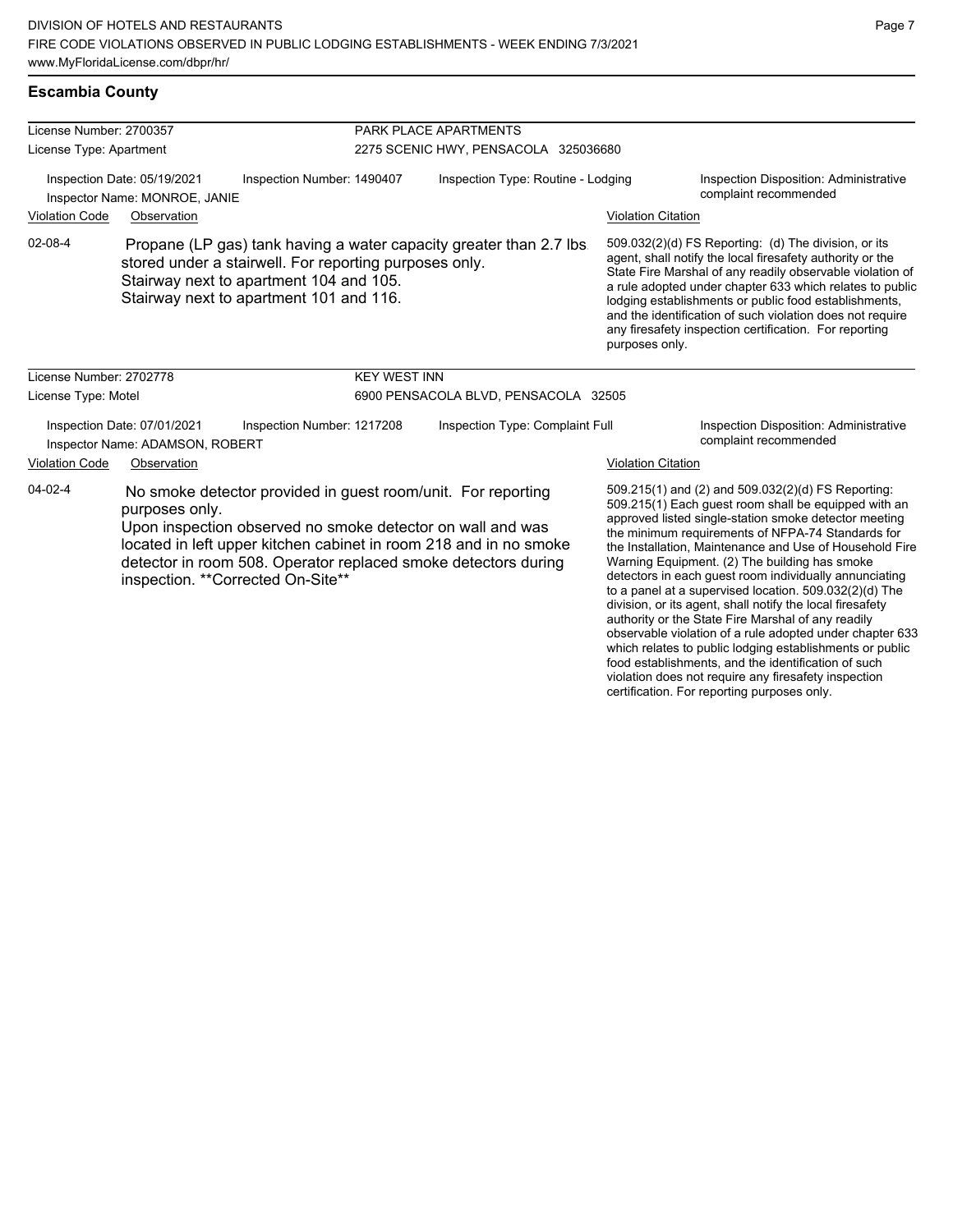authority or the State Fire Marshal of any readily observable violation of a rule adopted under chapter 633 which relates to public lodging establishments or public food establishments, and the identification of such violation does not require any firesafety inspection certification. For reporting purposes only.

### **Hillsborough County**

| License Number: 3910558 |                                                              |                                                                                                                                                                                                                                                                                                                                 | TAMPA PALMS GOLF & CC                  |                           |                                                                                                                                                                                                                                                                                                                                                      |  |  |
|-------------------------|--------------------------------------------------------------|---------------------------------------------------------------------------------------------------------------------------------------------------------------------------------------------------------------------------------------------------------------------------------------------------------------------------------|----------------------------------------|---------------------------|------------------------------------------------------------------------------------------------------------------------------------------------------------------------------------------------------------------------------------------------------------------------------------------------------------------------------------------------------|--|--|
| License Type: Motel     |                                                              |                                                                                                                                                                                                                                                                                                                                 | 5811 TAMPA PALMS BLVD, TAMPA 336471090 |                           |                                                                                                                                                                                                                                                                                                                                                      |  |  |
|                         | Inspection Date: 06/29/2021<br>Inspector Name: POWELL, DAVID | Inspection Number: 1216194                                                                                                                                                                                                                                                                                                      | Inspection Type: Routine - Lodging     |                           | Inspection Disposition: Call Back -<br>Complied                                                                                                                                                                                                                                                                                                      |  |  |
| <b>Violation Code</b>   | Observation                                                  |                                                                                                                                                                                                                                                                                                                                 |                                        | <b>Violation Citation</b> |                                                                                                                                                                                                                                                                                                                                                      |  |  |
| $08-01-4$               |                                                              | - From initial inspection : Boiler certificate or insurance inspector's<br>boiler report expired. For reporting purposes only. Observed boiler<br>inspection certificate to have expired on 1/3/2021<br>follow-up inspection 2021-06-29: Certification not completed. Must<br>be completed by next inspection **Time Extended** | - From                                 |                           | 61C-1.004(10) FAC and 509.032(2)(d) FS Reporting:<br>61C-1.004(10) The insurance inspector's boiler report is<br>required annually for power boilers and high<br>pressure/high temperature boilers and biannually for low<br>pressure steam or vapor heating boilers. 509.032(2)(d)<br>The division, or its agent, shall notify the local firesafety |  |  |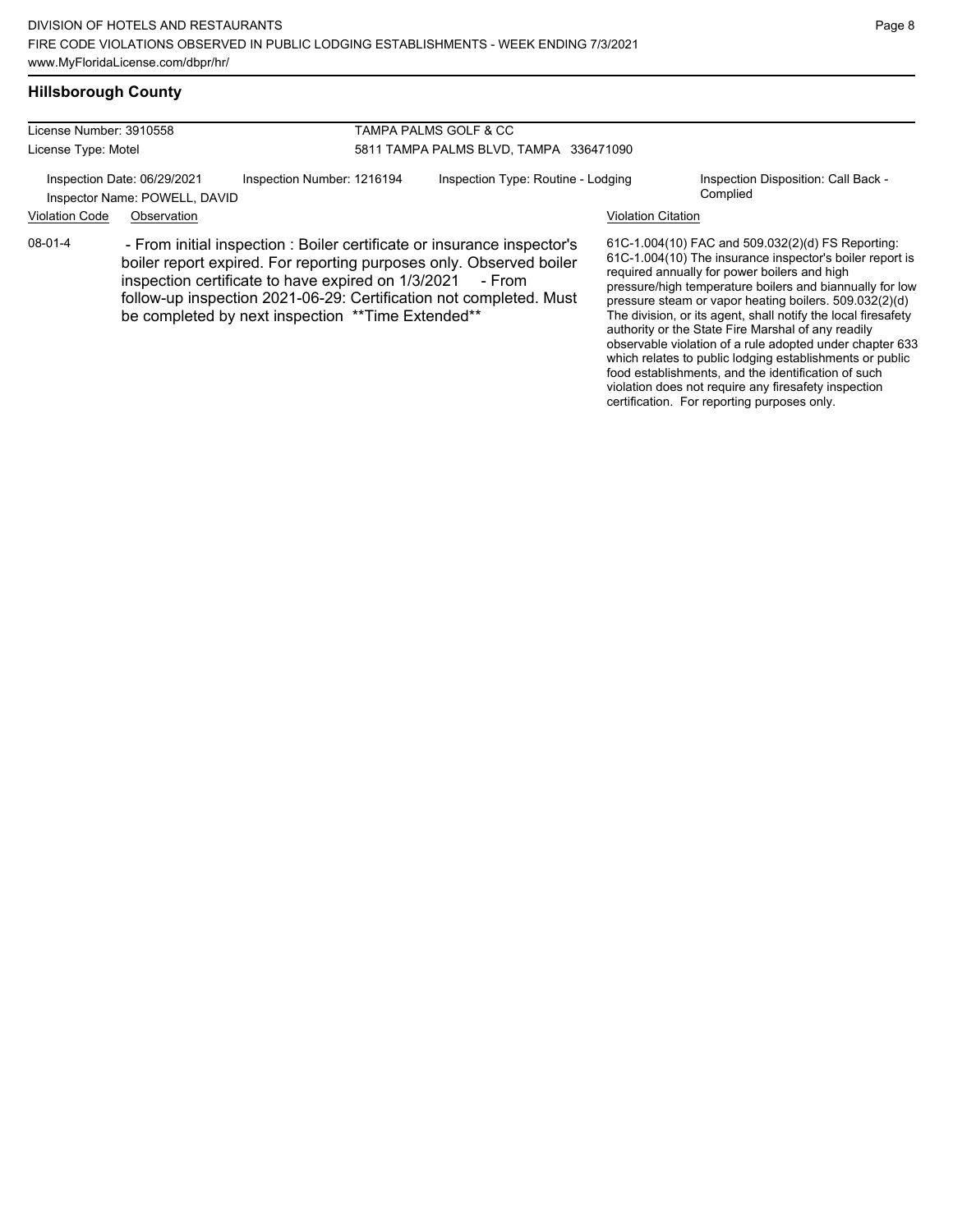# **Manatee County**

| License Number: 5102536                                         |                                                                 |                                                                                                                                        | <b>SUNRISE INN</b>                  |                           |                                                                                                                                                                                                                                                                                                                                                                                                                                                                                                                                                                                                                                                                                                                                                                                                                                                                   |  |  |
|-----------------------------------------------------------------|-----------------------------------------------------------------|----------------------------------------------------------------------------------------------------------------------------------------|-------------------------------------|---------------------------|-------------------------------------------------------------------------------------------------------------------------------------------------------------------------------------------------------------------------------------------------------------------------------------------------------------------------------------------------------------------------------------------------------------------------------------------------------------------------------------------------------------------------------------------------------------------------------------------------------------------------------------------------------------------------------------------------------------------------------------------------------------------------------------------------------------------------------------------------------------------|--|--|
| License Type: Motel                                             |                                                                 |                                                                                                                                        | 668 67 ST CIRCLE E, BRADENTON 34208 |                           |                                                                                                                                                                                                                                                                                                                                                                                                                                                                                                                                                                                                                                                                                                                                                                                                                                                                   |  |  |
| Inspection Date: 07/02/2021<br>Inspector Name: CATTLEY, RAYMOND |                                                                 | Inspection Number: 1219478                                                                                                             | Inspection Type: Routine - Lodging  |                           | Inspection Disposition: Inspection<br>Completed - No Further Action                                                                                                                                                                                                                                                                                                                                                                                                                                                                                                                                                                                                                                                                                                                                                                                               |  |  |
| <b>Violation Code</b>                                           | Observation                                                     |                                                                                                                                        |                                     |                           | <b>Violation Citation</b>                                                                                                                                                                                                                                                                                                                                                                                                                                                                                                                                                                                                                                                                                                                                                                                                                                         |  |  |
| $04 - 02 - 4$                                                   |                                                                 | No smoke detector provided in guest room/unit. For reporting<br>purposes only. Observed smoke detector in disrepair in room 303.       |                                     |                           | 509.215(1) and (2) and 509.032(2)(d) FS Reporting:<br>509.215(1) Each guest room shall be equipped with an<br>approved listed single-station smoke detector meeting<br>the minimum requirements of NFPA-74 Standards for<br>the Installation, Maintenance and Use of Household Fire<br>Warning Equipment. (2) The building has smoke<br>detectors in each guest room individually annunciating<br>to a panel at a supervised location. 509.032(2)(d) The<br>division, or its agent, shall notify the local firesafety<br>authority or the State Fire Marshal of any readily<br>observable violation of a rule adopted under chapter 633<br>which relates to public lodging establishments or public<br>food establishments, and the identification of such<br>violation does not require any firesafety inspection<br>certification. For reporting purposes only. |  |  |
| License Number: 5100174                                         |                                                                 |                                                                                                                                        | <b>TALTY'S SUN RAY COURT</b>        |                           |                                                                                                                                                                                                                                                                                                                                                                                                                                                                                                                                                                                                                                                                                                                                                                                                                                                                   |  |  |
| License Type: Apartment                                         |                                                                 |                                                                                                                                        | 905 E 30 AVE, BRADENTON 342083947   |                           |                                                                                                                                                                                                                                                                                                                                                                                                                                                                                                                                                                                                                                                                                                                                                                                                                                                                   |  |  |
|                                                                 | Inspection Date: 07/01/2021<br>Inspector Name: CATTLEY, RAYMOND | Inspection Number: 1513171                                                                                                             | Inspection Type: Complaint Full     |                           | Inspection Disposition: Inspection<br>Completed - No Further Action                                                                                                                                                                                                                                                                                                                                                                                                                                                                                                                                                                                                                                                                                                                                                                                               |  |  |
| <b>Violation Code</b>                                           | Observation                                                     |                                                                                                                                        |                                     | <b>Violation Citation</b> |                                                                                                                                                                                                                                                                                                                                                                                                                                                                                                                                                                                                                                                                                                                                                                                                                                                                   |  |  |
| $07 - 01 - 4$                                                   | that unit is not being rented.                                  | Damaged electrical wire(s). For reporting purposes only. Observed<br>unit 929 with wires cut before going into house. Maintenance said |                                     | purposes only.            | 509.032(2)(d) FS Reporting: (d) The division, or its<br>agent, shall notify the local firesafety authority or the<br>State Fire Marshal of any readily observable violation of<br>a rule adopted under chapter 633 which relates to public<br>lodging establishments or public food establishments,<br>and the identification of such violation does not require<br>any firesafety inspection certification. For reporting                                                                                                                                                                                                                                                                                                                                                                                                                                        |  |  |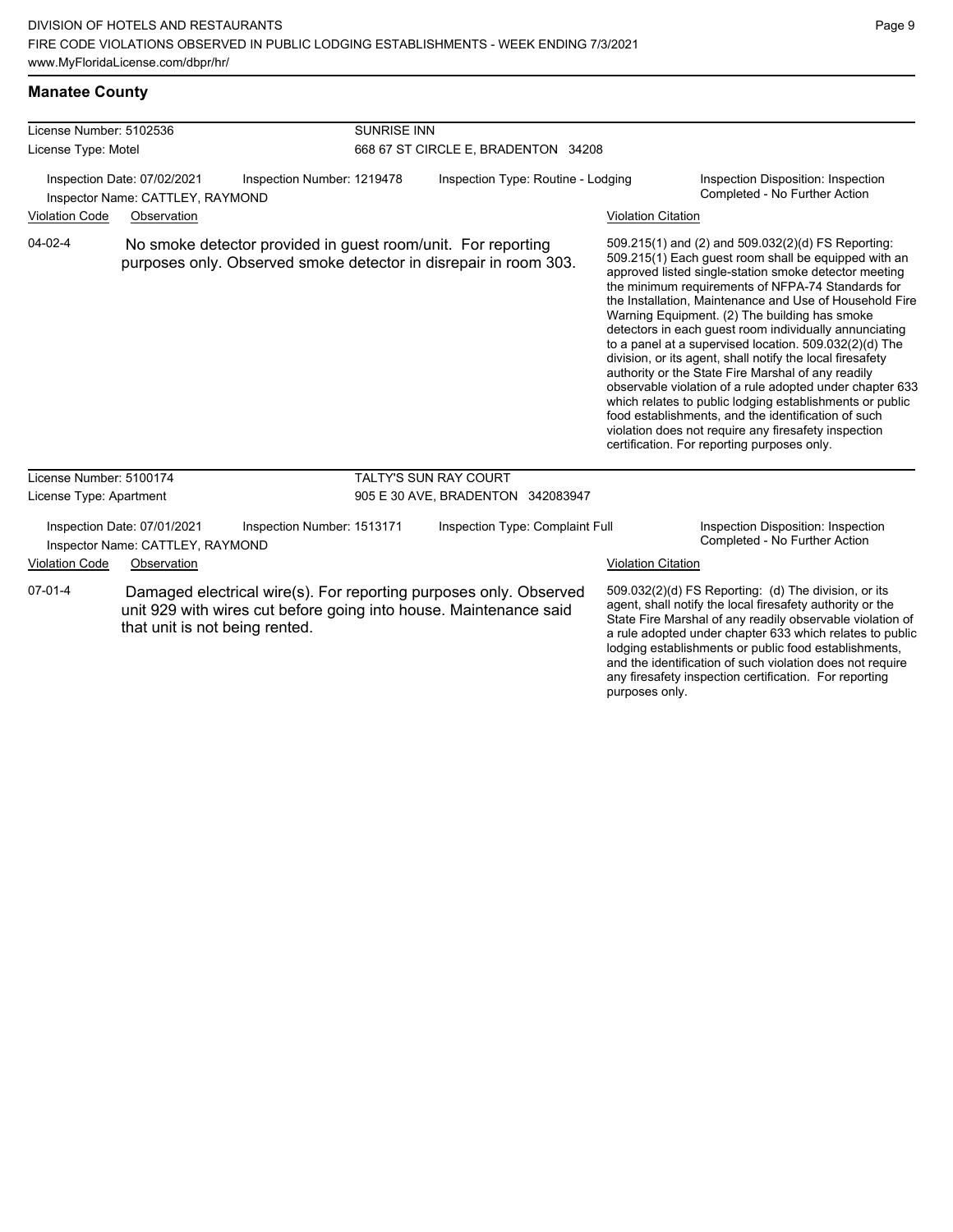# **Marion County**

| License Number: 5200159                                                                                                                                                     |             | SILVER RIVER INN           |                                                  |                           |                                                                                                                                                                                                                                                                                                                                                                                                                            |  |  |
|-----------------------------------------------------------------------------------------------------------------------------------------------------------------------------|-------------|----------------------------|--------------------------------------------------|---------------------------|----------------------------------------------------------------------------------------------------------------------------------------------------------------------------------------------------------------------------------------------------------------------------------------------------------------------------------------------------------------------------------------------------------------------------|--|--|
| License Type: Motel                                                                                                                                                         |             |                            | 5565 E SILVER SPRINGS BLVD, SILVER SPRINGS 34488 |                           |                                                                                                                                                                                                                                                                                                                                                                                                                            |  |  |
| Inspection Date: 06/28/2021<br>Inspector Name: FIGUEROA-ROBLES, TATIANA                                                                                                     |             | Inspection Number: 1217186 | Inspection Type: Complaint Full                  |                           | Inspection Disposition: Warning<br>Issued                                                                                                                                                                                                                                                                                                                                                                                  |  |  |
| <b>Violation Code</b>                                                                                                                                                       | Observation |                            |                                                  | <b>Violation Citation</b> |                                                                                                                                                                                                                                                                                                                                                                                                                            |  |  |
| $01 - 05 - 4$<br>Portable fire extinguisher obstructed/not accessible. For reporting<br>purposes only.<br>Missing breaking bar on fire extinguishers near room 107 and 104. |             |                            |                                                  | purposes only.            | 509.032(2)(d) FS Reporting: (d) The division, or its<br>agent, shall notify the local firesafety authority or the<br>State Fire Marshal of any readily observable violation of<br>a rule adopted under chapter 633 which relates to public<br>lodging establishments or public food establishments,<br>and the identification of such violation does not require<br>any firesafety inspection certification. For reporting |  |  |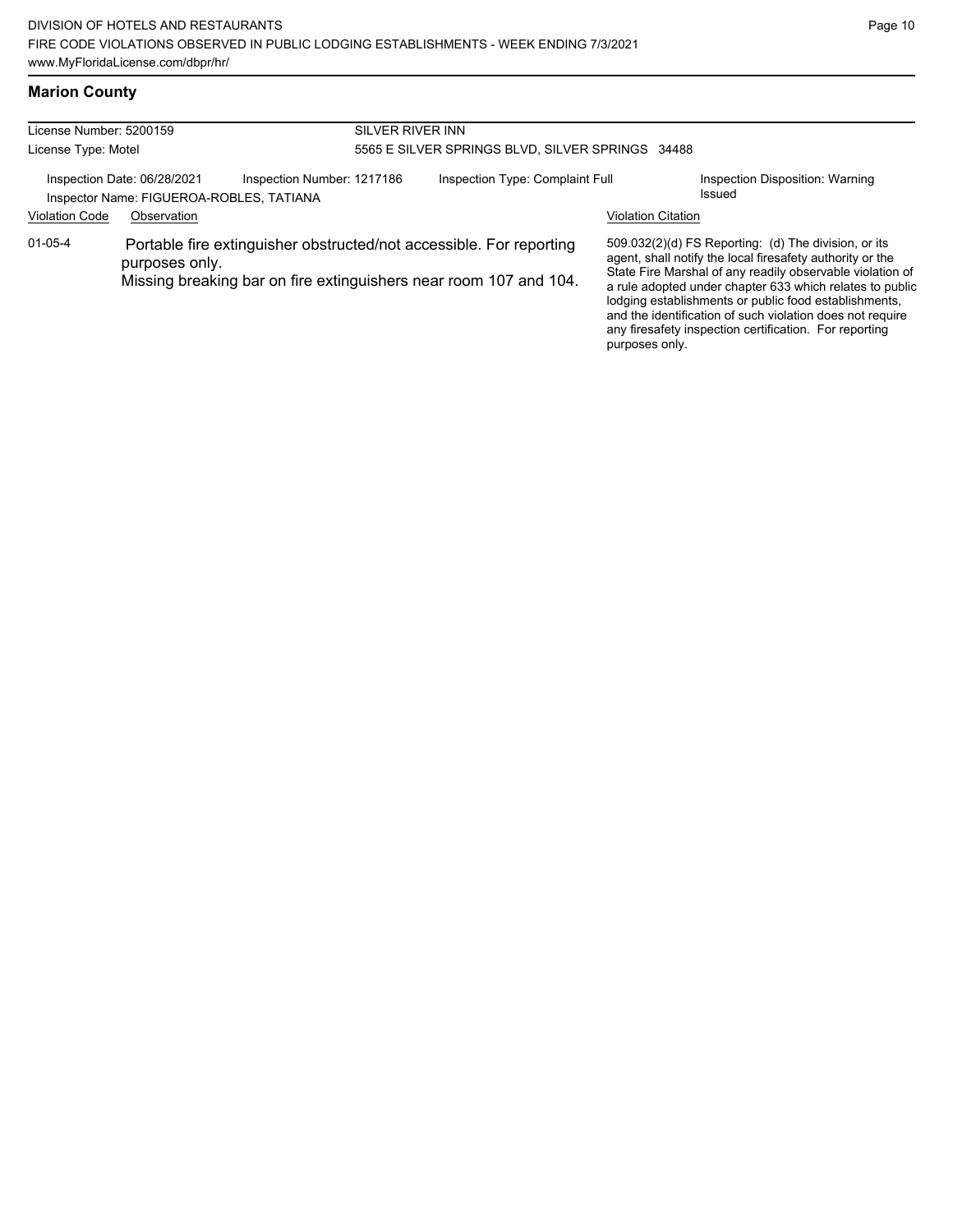# **Monroe County**

| License Number: 5400621 |                                                                                                                                 |                            | LA SIESTA RESORT & MARINA            |                                                  |                                                                                                                                                                                                                                                                                                                                                                                                                        |                                                                     |  |
|-------------------------|---------------------------------------------------------------------------------------------------------------------------------|----------------------------|--------------------------------------|--------------------------------------------------|------------------------------------------------------------------------------------------------------------------------------------------------------------------------------------------------------------------------------------------------------------------------------------------------------------------------------------------------------------------------------------------------------------------------|---------------------------------------------------------------------|--|
| License Type: Motel     |                                                                                                                                 |                            | 80241 OVERSEAS HWY, ISLAMORADA 33036 |                                                  |                                                                                                                                                                                                                                                                                                                                                                                                                        |                                                                     |  |
|                         | Inspection Date: 07/01/2021<br>Inspector Name: WHITEHURST, SCOTT                                                                | Inspection Number: 1217116 |                                      | Inspection Type: Lodging-Licensing<br>Inspection |                                                                                                                                                                                                                                                                                                                                                                                                                        | Inspection Disposition: Inspection<br>Completed - No Further Action |  |
| <b>Violation Code</b>   | Observation                                                                                                                     |                            |                                      |                                                  | <b>Violation Citation</b>                                                                                                                                                                                                                                                                                                                                                                                              |                                                                     |  |
| $04 - 07 - 4$           | Trouble/alarm light illuminated on the smoke detector panel<br>connected to the fire alarm system. For reporting purposes only. |                            |                                      |                                                  | 509.032(2)(d) FS Reporting: The division, or its agent,<br>shall notify the local firesafety authority or the State Fire<br>Marshal of any readily observable violation of a rule<br>adopted under chapter 633 which relates to public<br>lodging establishments or public food establishments,<br>and the identification of such violation does not require<br>any firesafety inspection certification. For reporting |                                                                     |  |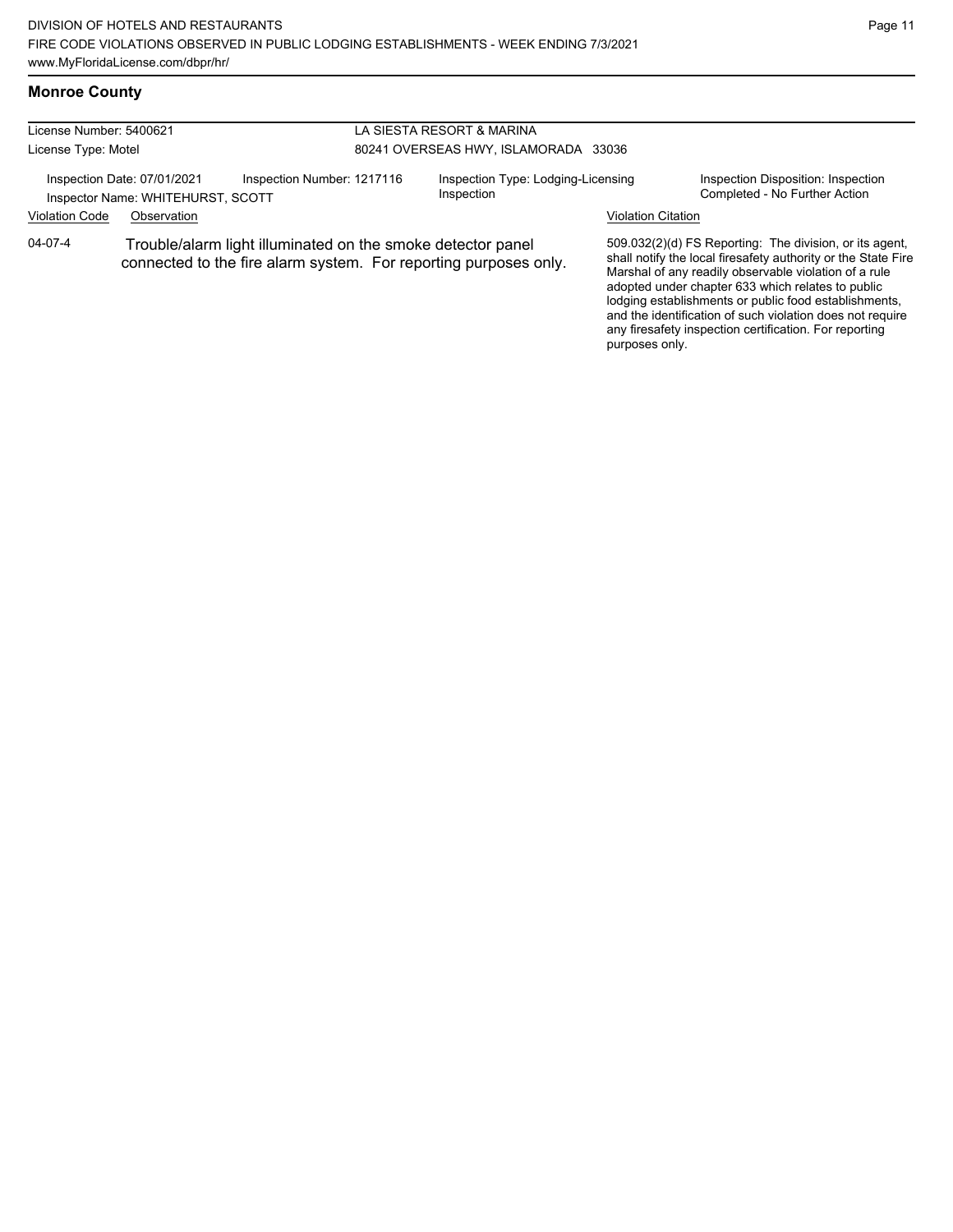# **Okaloosa County**

| License Number: 5603524                                      |                                                                                                                                                                                                                                |                            |                                     | <b>GREGG CHAPEL APARTMENTS</b>     |                           |                                                                                                                                                                                                                                                                                                                                                                                                                            |  |
|--------------------------------------------------------------|--------------------------------------------------------------------------------------------------------------------------------------------------------------------------------------------------------------------------------|----------------------------|-------------------------------------|------------------------------------|---------------------------|----------------------------------------------------------------------------------------------------------------------------------------------------------------------------------------------------------------------------------------------------------------------------------------------------------------------------------------------------------------------------------------------------------------------------|--|
| License Type: Apartment                                      |                                                                                                                                                                                                                                |                            | 116 MCGRIFF ST. FT WALTON BCH 32548 |                                    |                           |                                                                                                                                                                                                                                                                                                                                                                                                                            |  |
| Inspection Date: 05/25/2021<br>Inspector Name: MONROE, JANIE |                                                                                                                                                                                                                                | Inspection Number: 1500146 |                                     | Inspection Type: Routine - Lodging |                           | Inspection Disposition: Administrative<br>complaint recommended                                                                                                                                                                                                                                                                                                                                                            |  |
| <b>Violation Code</b>                                        | Observation                                                                                                                                                                                                                    |                            |                                     |                                    | <b>Violation Citation</b> |                                                                                                                                                                                                                                                                                                                                                                                                                            |  |
| 07-01-4                                                      | Damaged electrical wire(s). For reporting purposes only.<br>Upon inspection observed low hanging wire from single apartment<br>unit not connected to other apartments (not identified by number or<br>letter) to utility pole. |                            |                                     |                                    | purposes only.            | 509.032(2)(d) FS Reporting: (d) The division, or its<br>agent, shall notify the local firesafety authority or the<br>State Fire Marshal of any readily observable violation of<br>a rule adopted under chapter 633 which relates to public<br>lodging establishments or public food establishments,<br>and the identification of such violation does not require<br>any firesafety inspection certification. For reporting |  |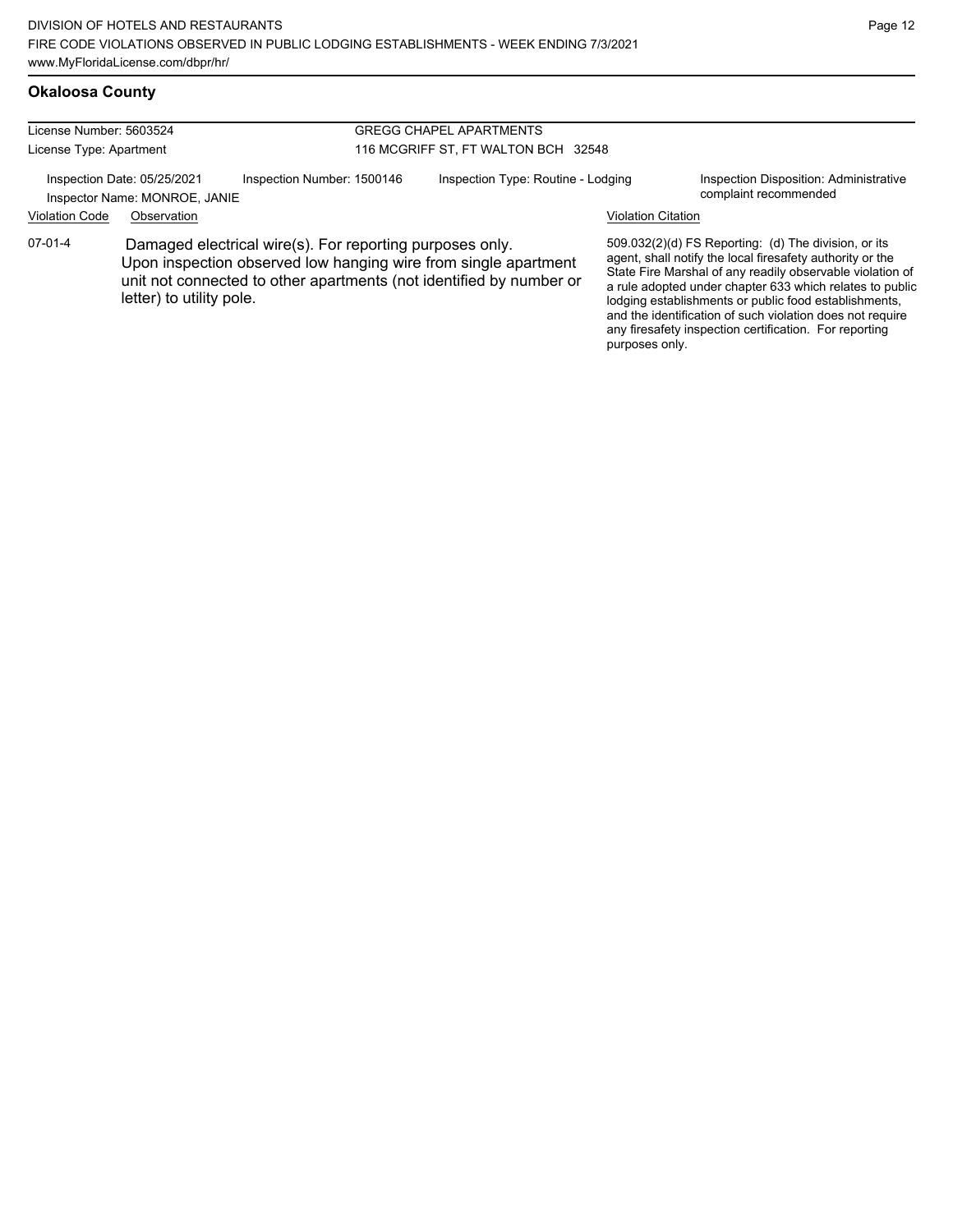# **Orange County**

| License Number: 5808326<br>License Type: Apartment                |             |                                                                                                                              | <b>GRATIGNY APARTMENTS OF HIALEAH INC</b><br>1811 - 1833 BLOSSOM TER, ORLANDO 32839 |                           |                                                                                                                                                                                                                                                                                                     |  |  |
|-------------------------------------------------------------------|-------------|------------------------------------------------------------------------------------------------------------------------------|-------------------------------------------------------------------------------------|---------------------------|-----------------------------------------------------------------------------------------------------------------------------------------------------------------------------------------------------------------------------------------------------------------------------------------------------|--|--|
| Inspection Date: 06/30/2021<br>Inspector Name: PASIECKI, VICTORIA |             | Inspection Number: 1493350                                                                                                   | Inspection Type: Routine - Lodging                                                  |                           | Inspection Disposition: Inspection<br>Completed - No Further Action                                                                                                                                                                                                                                 |  |  |
| <b>Violation Code</b><br>$01 - 02 - 4$                            | Observation | Portable fire extinguisher pressure gauge indicates the extinguisher<br>is in need of recharge. For reporting purposes only. |                                                                                     | <b>Violation Citation</b> | 509.032(2)(d) FS Reporting: (d) The division, or its<br>agent, shall notify the local firesafety authority or the<br>State Fire Marshal of any readily observable violation of<br>a rule adopted under chapter 633 which relates to public<br>lodging establishments or public food establishments, |  |  |
|                                                                   |             |                                                                                                                              |                                                                                     |                           | and the identification of such violation does not require<br>any firesafety inspection certification. For reporting                                                                                                                                                                                 |  |  |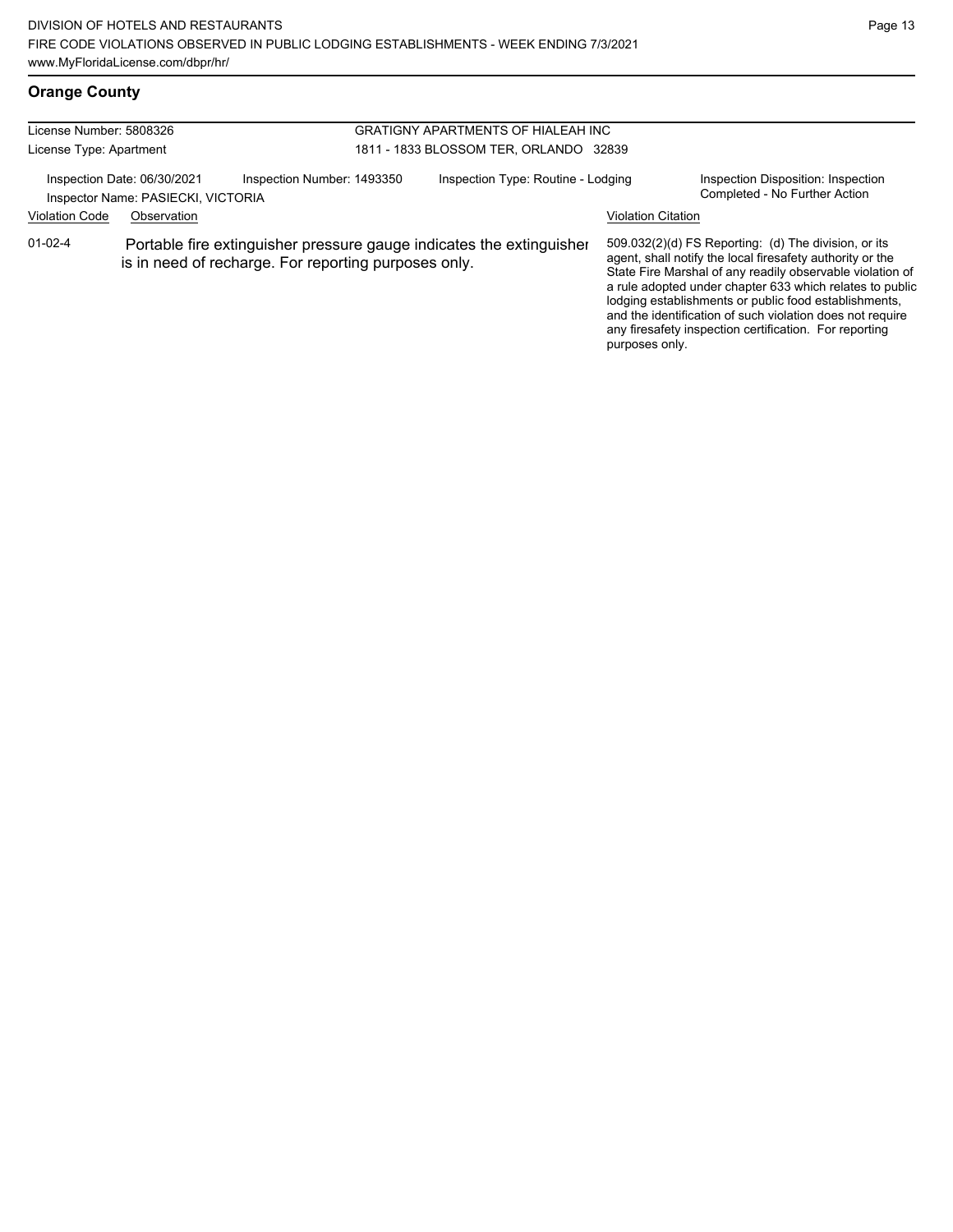| License Number: 5900233<br>License Type: Hotel             |             |                                                                                                                                  | <b>MAINGATE LAKESIDE RESORT</b><br>7769 W. IRLO BRONSON MEMORIAL HWY., KISSIMMEE 34747 |                           |                                                                                                                                                                                                                                                                                                                                                                                                                            |  |  |
|------------------------------------------------------------|-------------|----------------------------------------------------------------------------------------------------------------------------------|----------------------------------------------------------------------------------------|---------------------------|----------------------------------------------------------------------------------------------------------------------------------------------------------------------------------------------------------------------------------------------------------------------------------------------------------------------------------------------------------------------------------------------------------------------------|--|--|
| Inspection Date: 06/28/2021<br>Inspector Name: IRVEN, RYAN |             | Inspection Number: 1159255                                                                                                       | Inspection Type: Complaint Full                                                        |                           | Inspection Disposition: Inspection<br>Completed - No Further Action                                                                                                                                                                                                                                                                                                                                                        |  |  |
| <b>Violation Code</b>                                      | Observation |                                                                                                                                  |                                                                                        | <b>Violation Citation</b> |                                                                                                                                                                                                                                                                                                                                                                                                                            |  |  |
| $01 - 01 - 4$                                              |             | Portable fire extinguisher pressure gauge indicates the extinguisher<br>is overcharged. For reporting purposes only. By room 643 |                                                                                        | purposes only.            | 509.032(2)(d) FS Reporting: (d) The division, or its<br>agent, shall notify the local firesafety authority or the<br>State Fire Marshal of any readily observable violation of<br>a rule adopted under chapter 633 which relates to public<br>lodging establishments or public food establishments,<br>and the identification of such violation does not require<br>any firesafety inspection certification. For reporting |  |  |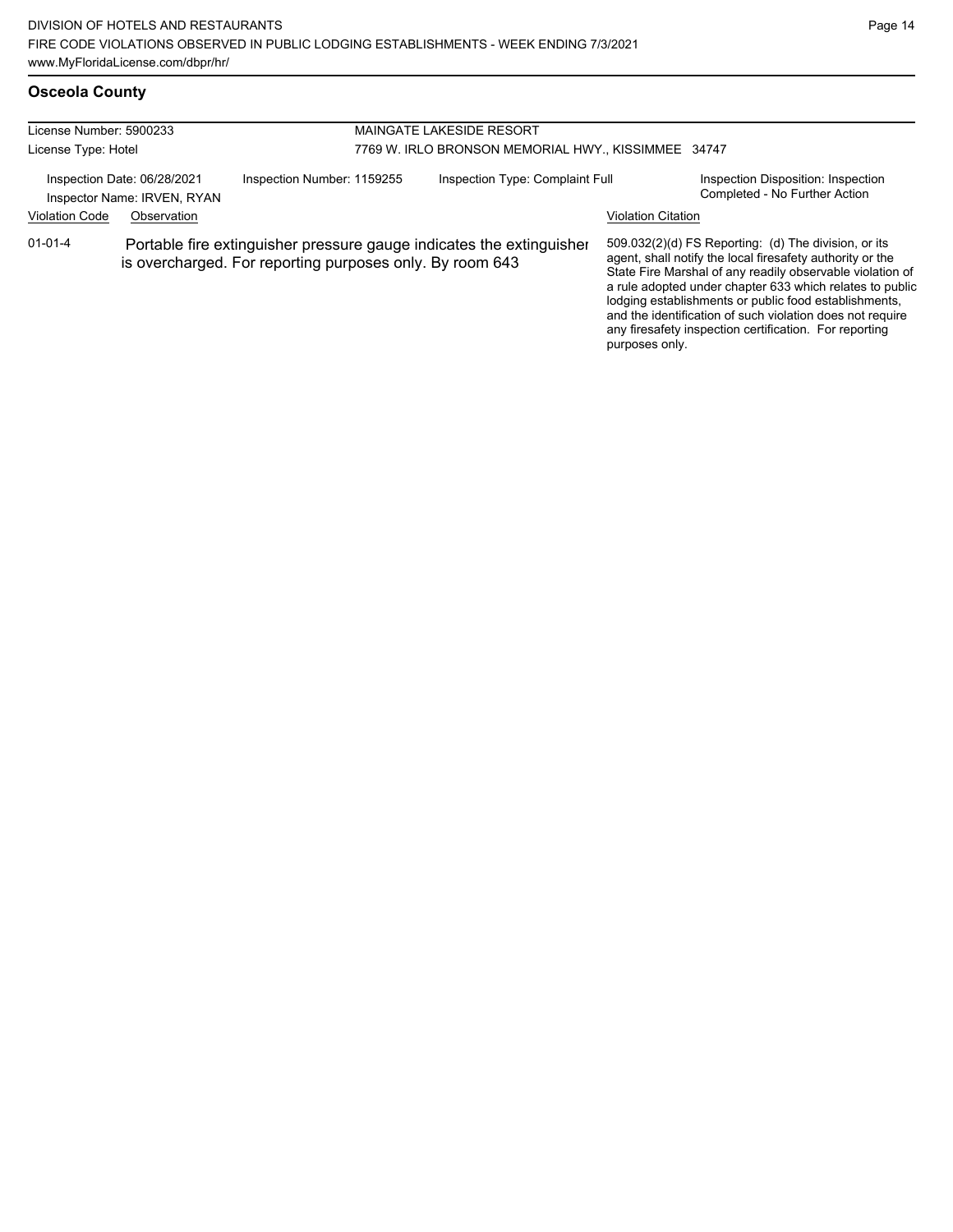food establishments, and the identification of such violation does not require any firesafety inspection certification. For reporting purposes only.

### **Palm Beach County**

| License Number: 6014057<br>License Type: Hotel<br>Inspection Date: 07/02/2021<br>Inspector Name: ROTONDI, VICTOR                                   |             |                            | COURTYARD BY MARRIOTT JUPITER ABACOA<br>4800 MAIN ST, JUPITER 33458 |                           |                                                                                                                                                                                                                                                                                                                                                                                                                                                                                                                                    |  |
|----------------------------------------------------------------------------------------------------------------------------------------------------|-------------|----------------------------|---------------------------------------------------------------------|---------------------------|------------------------------------------------------------------------------------------------------------------------------------------------------------------------------------------------------------------------------------------------------------------------------------------------------------------------------------------------------------------------------------------------------------------------------------------------------------------------------------------------------------------------------------|--|
|                                                                                                                                                    |             | Inspection Number: 1160747 | Inspection Type: Routine - Lodging                                  |                           | Inspection Disposition: Warning<br>Issued                                                                                                                                                                                                                                                                                                                                                                                                                                                                                          |  |
| <b>Violation Code</b>                                                                                                                              | Observation |                            |                                                                     | <b>Violation Citation</b> |                                                                                                                                                                                                                                                                                                                                                                                                                                                                                                                                    |  |
| 08-01-4<br>Boiler certificate or insurance inspector's boiler report expired. For<br>reporting purposes only.050731, 050732, 122695 exp 08/08/2020 |             |                            |                                                                     |                           | 61C-1.004(10) FAC and 509.032(2)(d) FS Reporting:<br>61C-1.004(10) The insurance inspector's boiler report is<br>required annually for power boilers and high<br>pressure/high temperature boilers and biannually for low<br>pressure steam or vapor heating boilers. 509.032(2)(d)<br>The division, or its agent, shall notify the local firesafety<br>authority or the State Fire Marshal of any readily<br>observable violation of a rule adopted under chapter 633<br>which relates to public lodging establishments or public |  |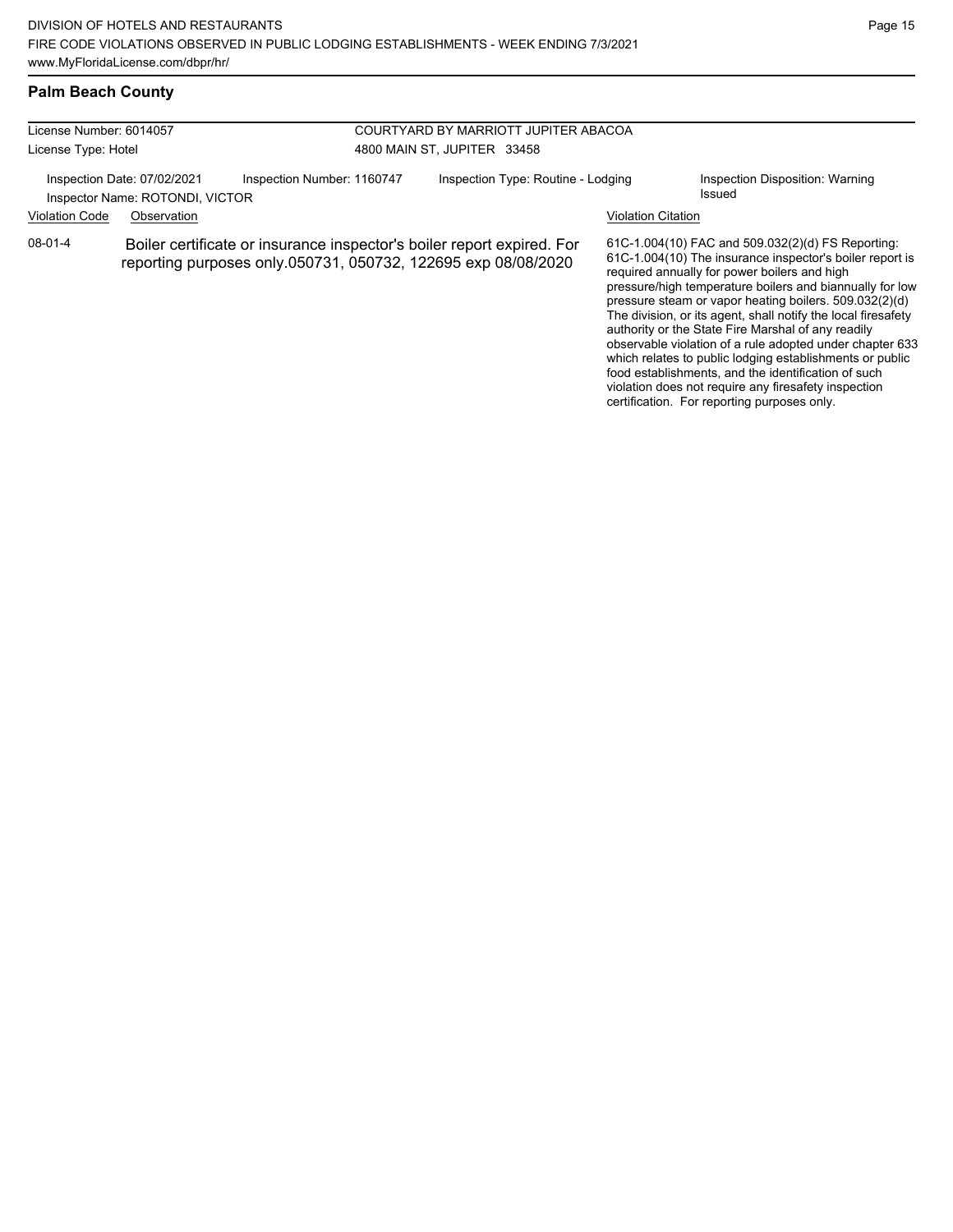# **Pinellas County**

| License Number: 6212890                                                                                                                                                                                                                                                   |                                                                 |                                                                                                                                                                                                                                                                                                                                             | <b>JOLLY ROGER APTS</b>                                                                                                                              |                                                                                                                                                                                                                                                                                                                                                                                                                                          |                                                                                                                                                                                                                                                                                                                                                                                                                                          |  |  |  |
|---------------------------------------------------------------------------------------------------------------------------------------------------------------------------------------------------------------------------------------------------------------------------|-----------------------------------------------------------------|---------------------------------------------------------------------------------------------------------------------------------------------------------------------------------------------------------------------------------------------------------------------------------------------------------------------------------------------|------------------------------------------------------------------------------------------------------------------------------------------------------|------------------------------------------------------------------------------------------------------------------------------------------------------------------------------------------------------------------------------------------------------------------------------------------------------------------------------------------------------------------------------------------------------------------------------------------|------------------------------------------------------------------------------------------------------------------------------------------------------------------------------------------------------------------------------------------------------------------------------------------------------------------------------------------------------------------------------------------------------------------------------------------|--|--|--|
| License Type: Apartment                                                                                                                                                                                                                                                   |                                                                 |                                                                                                                                                                                                                                                                                                                                             | 145 116 AVE, TREASURE ISLAND 337064583                                                                                                               |                                                                                                                                                                                                                                                                                                                                                                                                                                          |                                                                                                                                                                                                                                                                                                                                                                                                                                          |  |  |  |
|                                                                                                                                                                                                                                                                           | Inspection Date: 06/29/2021<br>Inspector Name: DAY-WALKER, LISA | Inspection Number: 1495422                                                                                                                                                                                                                                                                                                                  | Inspection Type: Routine - Lodging                                                                                                                   |                                                                                                                                                                                                                                                                                                                                                                                                                                          | Inspection Disposition: Call Back -<br>Complied                                                                                                                                                                                                                                                                                                                                                                                          |  |  |  |
| <b>Violation Code</b>                                                                                                                                                                                                                                                     | Observation                                                     |                                                                                                                                                                                                                                                                                                                                             |                                                                                                                                                      | <b>Violation Citation</b>                                                                                                                                                                                                                                                                                                                                                                                                                |                                                                                                                                                                                                                                                                                                                                                                                                                                          |  |  |  |
| $04 - 01 - 4$                                                                                                                                                                                                                                                             |                                                                 | - From initial inspection : Trouble/alarm light illuminated on the fire<br>alarm control panel. For reporting purposes only.<br>System trouble and and alarm 1 and 2 lights on.<br>inspection 2021-06-03: Lights illuminated on fire panel system<br>trouble and alarm 1&2. ** Time Extended**<br>inspection 2021-06-29: ** Time Extended** | - From follow-up<br>- From follow-up                                                                                                                 | purposes only.                                                                                                                                                                                                                                                                                                                                                                                                                           | 509.032(2)(d) FS Reporting: The division, or its agent,<br>shall notify the local firesafety authority or the State Fire<br>Marshal of any readily observable violation of a rule<br>adopted under chapter 633 which relates to public<br>lodging establishments or public food establishments,<br>and the identification of such violation does not require<br>any firesafety inspection certification. For reporting                   |  |  |  |
| License Number: 6212290                                                                                                                                                                                                                                                   |                                                                 |                                                                                                                                                                                                                                                                                                                                             | ANCHOR APARTMENTS                                                                                                                                    |                                                                                                                                                                                                                                                                                                                                                                                                                                          |                                                                                                                                                                                                                                                                                                                                                                                                                                          |  |  |  |
| License Type: Apartment                                                                                                                                                                                                                                                   |                                                                 |                                                                                                                                                                                                                                                                                                                                             | 10225 GULF BLVD, TREASURE ISLAND 337064810                                                                                                           |                                                                                                                                                                                                                                                                                                                                                                                                                                          |                                                                                                                                                                                                                                                                                                                                                                                                                                          |  |  |  |
|                                                                                                                                                                                                                                                                           | Inspection Date: 06/29/2021<br>Inspector Name: DAY-WALKER, LISA | Inspection Number: 1502638                                                                                                                                                                                                                                                                                                                  | Inspection Type: Routine - Lodging                                                                                                                   |                                                                                                                                                                                                                                                                                                                                                                                                                                          | Inspection Disposition: Call Back -<br>Extension given, pending                                                                                                                                                                                                                                                                                                                                                                          |  |  |  |
| <b>Violation Code</b><br>Observation                                                                                                                                                                                                                                      |                                                                 |                                                                                                                                                                                                                                                                                                                                             |                                                                                                                                                      | <b>Violation Citation</b>                                                                                                                                                                                                                                                                                                                                                                                                                |                                                                                                                                                                                                                                                                                                                                                                                                                                          |  |  |  |
| 04-03-4                                                                                                                                                                                                                                                                   | 3. For reporting purposes only.<br>Extended**                   | - From initial inspection : Battery missing at smoke detector room<br>Do not rent room 3 until smoke detector is fully functioning.<br>Manager replaced battery. ** Corrected On-Site**<br>follow-up inspection 2021-06-29: Room occupied **Time                                                                                            | - From                                                                                                                                               | 509.032(2)(d) FS Reporting: The division, or its agent,<br>shall notify the local firesafety authority or the State Fire<br>Marshal of any readily observable violation of a rule<br>adopted under chapter 633 which relates to public<br>lodging establishments or public food establishments,<br>and the identification of such violation does not require<br>any firesafety inspection certification. For reporting<br>purposes only. |                                                                                                                                                                                                                                                                                                                                                                                                                                          |  |  |  |
| License Number: 6215772                                                                                                                                                                                                                                                   |                                                                 | <b>INTOWN SUITES</b>                                                                                                                                                                                                                                                                                                                        |                                                                                                                                                      |                                                                                                                                                                                                                                                                                                                                                                                                                                          |                                                                                                                                                                                                                                                                                                                                                                                                                                          |  |  |  |
| License Type: Hotel                                                                                                                                                                                                                                                       |                                                                 |                                                                                                                                                                                                                                                                                                                                             | 2833 ROOSEVELT BLVD, CLEARWATER 33760                                                                                                                |                                                                                                                                                                                                                                                                                                                                                                                                                                          |                                                                                                                                                                                                                                                                                                                                                                                                                                          |  |  |  |
|                                                                                                                                                                                                                                                                           | Inspection Date: 06/28/2021<br>Inspector Name: WILMOT, TASHARA  | Inspection Number: 1158425                                                                                                                                                                                                                                                                                                                  | Inspection Type: Routine - Lodging                                                                                                                   |                                                                                                                                                                                                                                                                                                                                                                                                                                          | Inspection Disposition: Call Back -<br>Extension given, pending                                                                                                                                                                                                                                                                                                                                                                          |  |  |  |
| <b>Violation Code</b>                                                                                                                                                                                                                                                     | Observation                                                     |                                                                                                                                                                                                                                                                                                                                             |                                                                                                                                                      | <b>Violation Citation</b>                                                                                                                                                                                                                                                                                                                                                                                                                |                                                                                                                                                                                                                                                                                                                                                                                                                                          |  |  |  |
| $04 - 01 - 4$<br>alarm control panel. For reporting purposes only.<br>-hearing impaired smoke detector needs to be mounted to wall<br>Light not flashing only sound **Repeat Violation**<br>follow-up inspection 2021-06-28:<br>device isn't flashing. ** Time Extended** |                                                                 |                                                                                                                                                                                                                                                                                                                                             | - From initial inspection: Trouble/alarm light illuminated on the fire<br>- From<br>hearing impaired smoke detector has a battery connected, but the |                                                                                                                                                                                                                                                                                                                                                                                                                                          | 509.032(2)(d) FS Reporting: The division, or its agent,<br>shall notify the local firesafety authority or the State Fire<br>Marshal of any readily observable violation of a rule<br>adopted under chapter 633 which relates to public<br>lodging establishments or public food establishments,<br>and the identification of such violation does not require<br>any firesafety inspection certification. For reporting<br>purposes only. |  |  |  |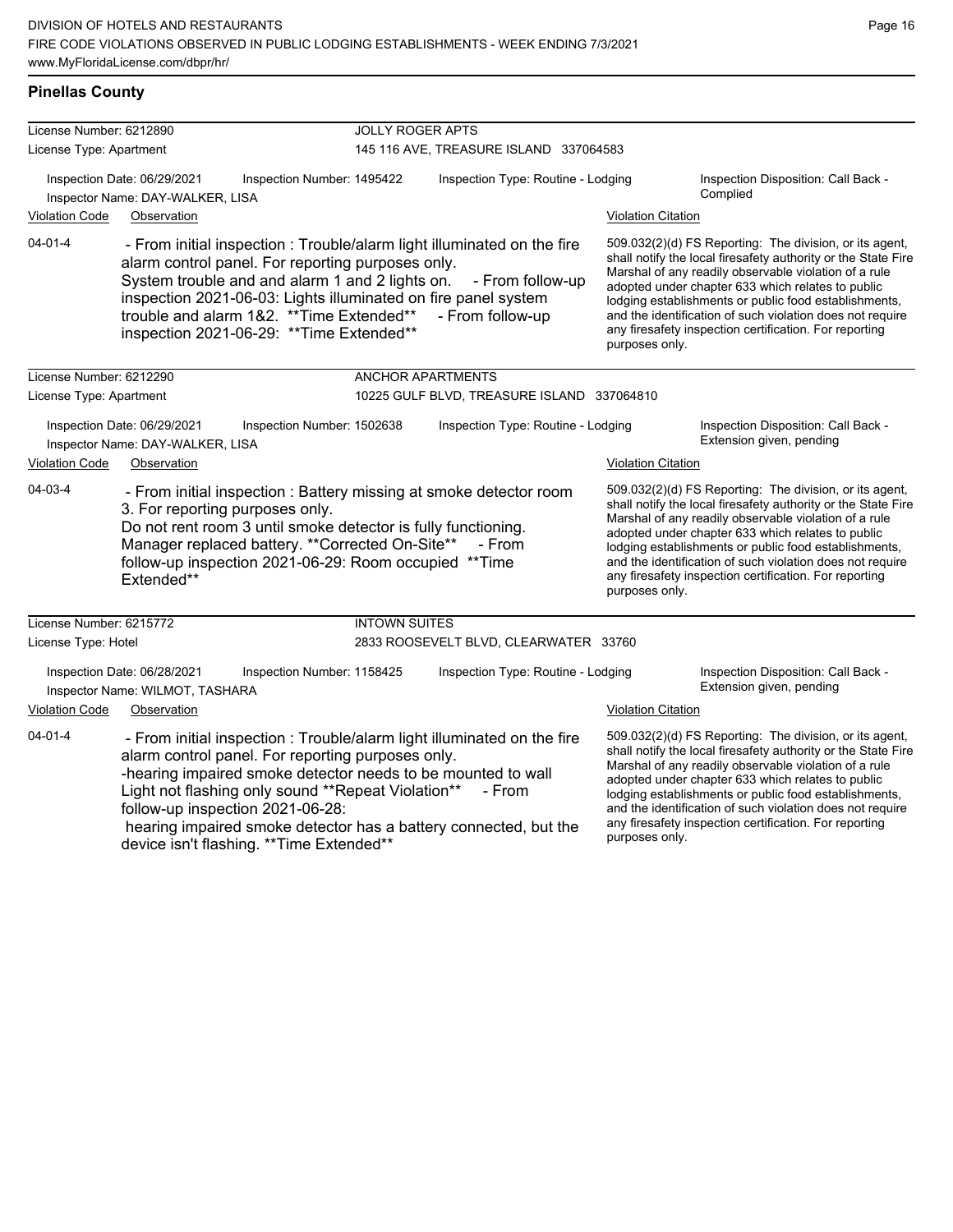# **Polk County**

| License Number: 6304815                                                                                                            |                                                                                                      |  | <b>JJ'S MOTEL</b>                        |  |                                 |                           |                                                                                                                                                                                                                                                                                                                                                                                                                              |
|------------------------------------------------------------------------------------------------------------------------------------|------------------------------------------------------------------------------------------------------|--|------------------------------------------|--|---------------------------------|---------------------------|------------------------------------------------------------------------------------------------------------------------------------------------------------------------------------------------------------------------------------------------------------------------------------------------------------------------------------------------------------------------------------------------------------------------------|
| License Type: Motel                                                                                                                |                                                                                                      |  | 6480 MIAMI DR, INDIAN LAKE ESTATES 33855 |  |                                 |                           |                                                                                                                                                                                                                                                                                                                                                                                                                              |
| Inspection Date: 07/02/2021<br>Inspection Number: 1217199<br>Inspector Name: WHITE, CHERYL<br><b>Violation Code</b><br>Observation |                                                                                                      |  |                                          |  | Inspection Type: Complaint Full | <b>Violation Citation</b> | Inspection Disposition: Warning<br>Issued                                                                                                                                                                                                                                                                                                                                                                                    |
| 07-03-4                                                                                                                            | Scorch marks around an electrical outlet. For reporting purposes<br>only. Room 103 by bathroom door  |  |                                          |  |                                 | purposes only.            | $509.032(2)(d)$ FS Reporting: (d) The division, or its<br>agent, shall notify the local firesafety authority or the<br>State Fire Marshal of any readily observable violation of<br>a rule adopted under chapter 633 which relates to public<br>lodging establishments or public food establishments,<br>and the identification of such violation does not require<br>any firesafety inspection certification. For reporting |
| 07-04-4                                                                                                                            | Electrical outlet damaged to indicate a malfunction. For reporting<br>purposes only. Room 103 by bed |  |                                          |  |                                 | purposes only.            | $509.032(2)(d)$ FS Reporting: (d) The division, or its<br>agent, shall notify the local firesafety authority or the<br>State Fire Marshal of any readily observable violation of<br>a rule adopted under chapter 633 which relates to public<br>lodging establishments or public food establishments,<br>and the identification of such violation does not require<br>any firesafety inspection certification. For reporting |